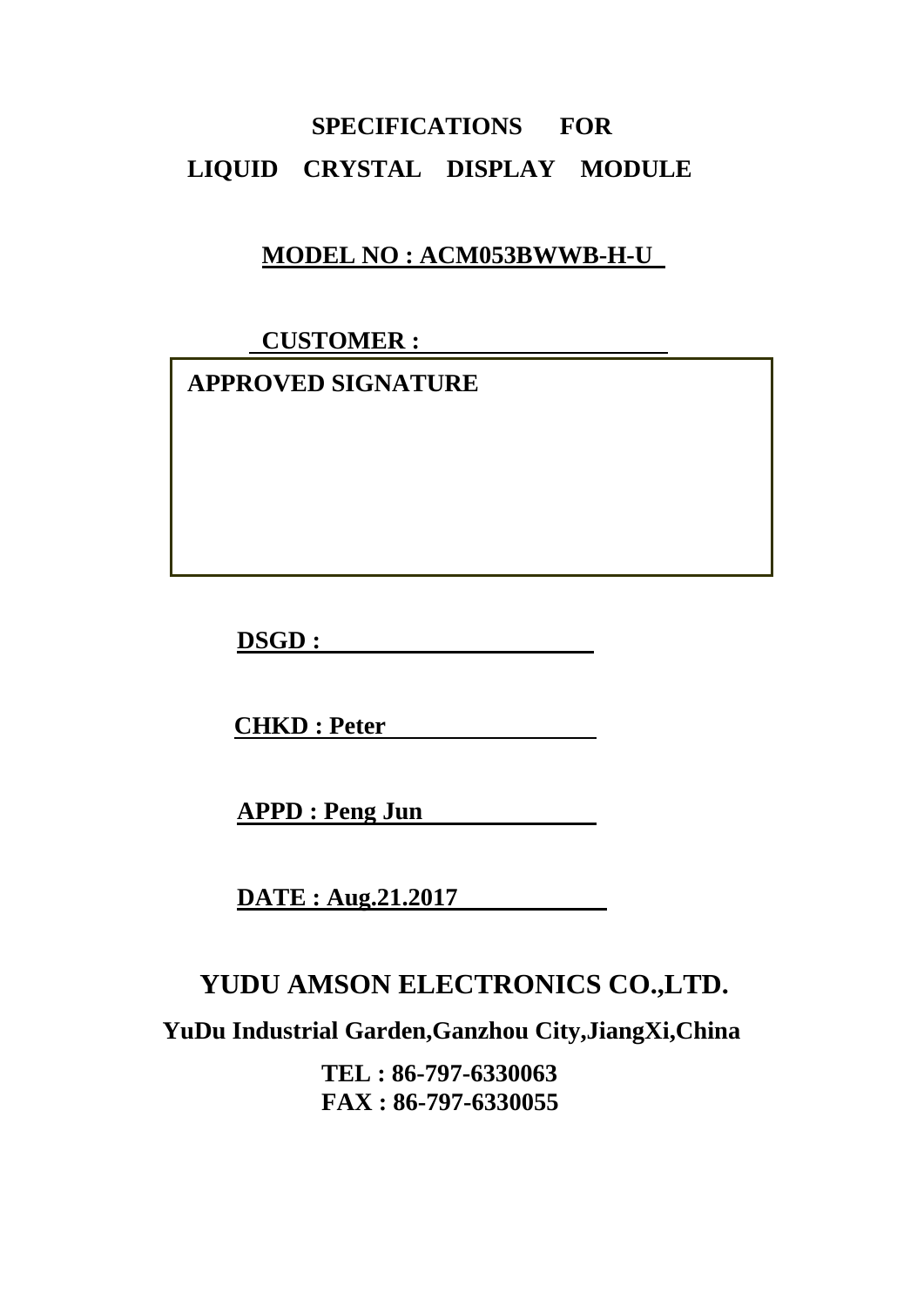

Model No: ACM053B

| <b>Revision Record</b> |             |                |         |                        |  |
|------------------------|-------------|----------------|---------|------------------------|--|
| No.                    | Date        | Model No.      | Version | Remarks                |  |
| $\mathbf{1}$           | Aug.21.2017 | ACM053BWWB-H-U | REV.0   | Spec<br>RoHs-Compliant |  |
|                        |             |                |         |                        |  |
|                        |             |                |         |                        |  |
|                        |             |                |         |                        |  |
|                        |             |                |         |                        |  |
|                        |             |                |         |                        |  |
|                        |             |                |         |                        |  |
|                        |             |                |         |                        |  |
|                        |             |                |         |                        |  |
|                        |             |                |         |                        |  |
|                        |             |                |         |                        |  |
|                        |             |                |         |                        |  |
|                        |             |                |         |                        |  |
|                        |             |                |         |                        |  |
|                        |             |                |         |                        |  |
|                        |             |                |         |                        |  |
|                        |             |                |         |                        |  |
|                        |             |                |         |                        |  |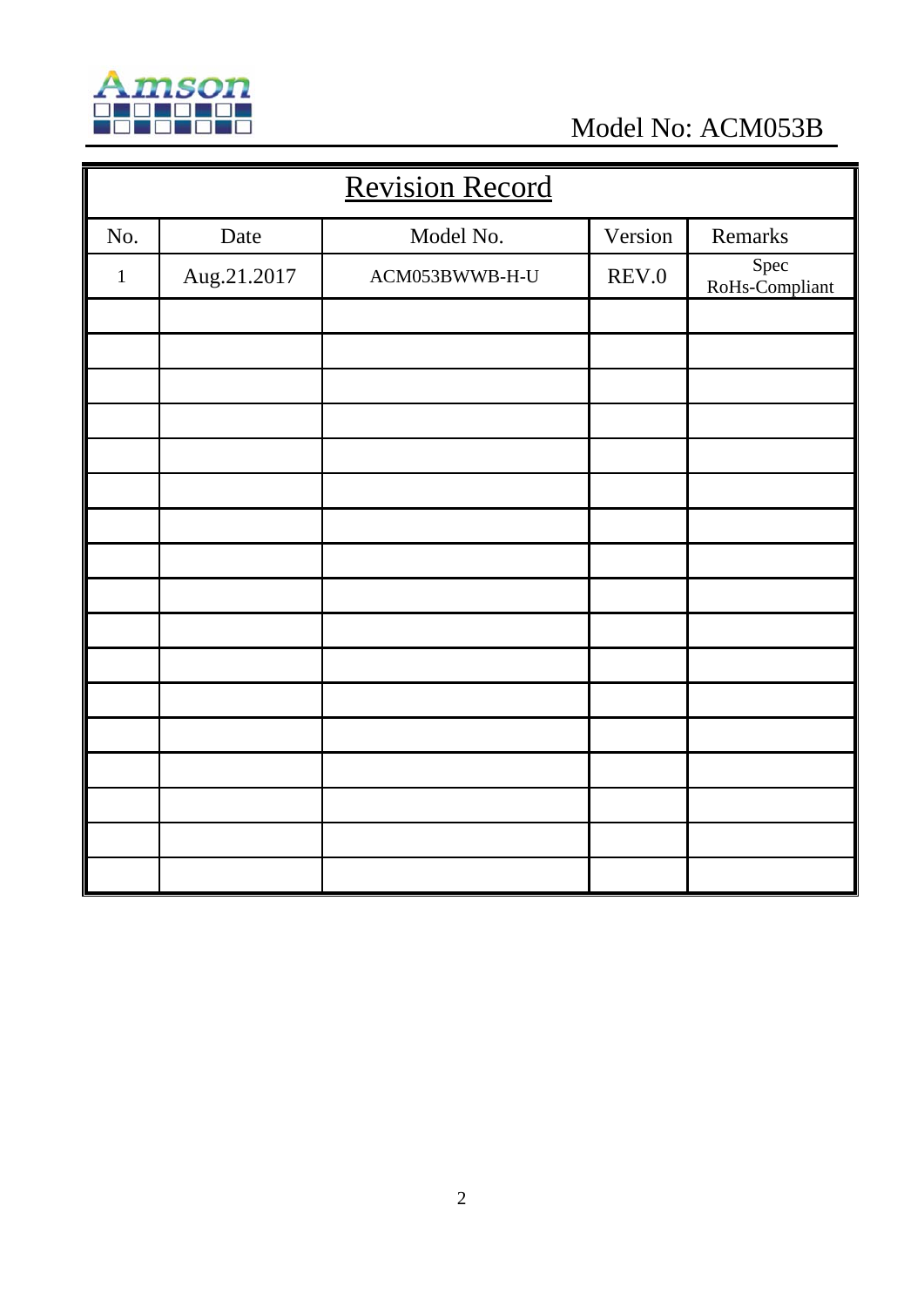

#### **GENERAL SPECIFICATION**

| <b>ITEM</b>           |                                                         |                           | <b>DESCRIPTION</b> |                         |              |
|-----------------------|---------------------------------------------------------|---------------------------|--------------------|-------------------------|--------------|
| Product No            |                                                         | ACM053BWWB-H-U            |                    |                         |              |
| OLED Type             | $\blacksquare$                                          | <b>OLED</b> White & Black |                    |                         |              |
| <b>Rear Polarizer</b> | Reflective / Positive<br>$\blacksquare$                 |                           |                    |                         |              |
| <b>Backlight Type</b> | <b>OLED</b><br>$\blacksquare$                           |                           |                    |                         |              |
| <b>OLED</b> Color     | $\Box$ Yellow                                           | $\Box$ Green              | $\Box$ Amber       | White<br>$\blacksquare$ | $\mathsf{L}$ |
| Temperature<br>Range  | Wide Temp., 5V, Single Supply Voltage<br>$\blacksquare$ |                           |                    |                         |              |
| Frame                 | $\Box$ Black                                            |                           |                    |                         |              |

#### **TO BE VERY CAREFUL !**

The OLED driver ICs are made by CMOS process, which are very easy to be damaged by static charge, make sure the user is grounded when handling the LCM.

### ※**This parts comply with RoHs**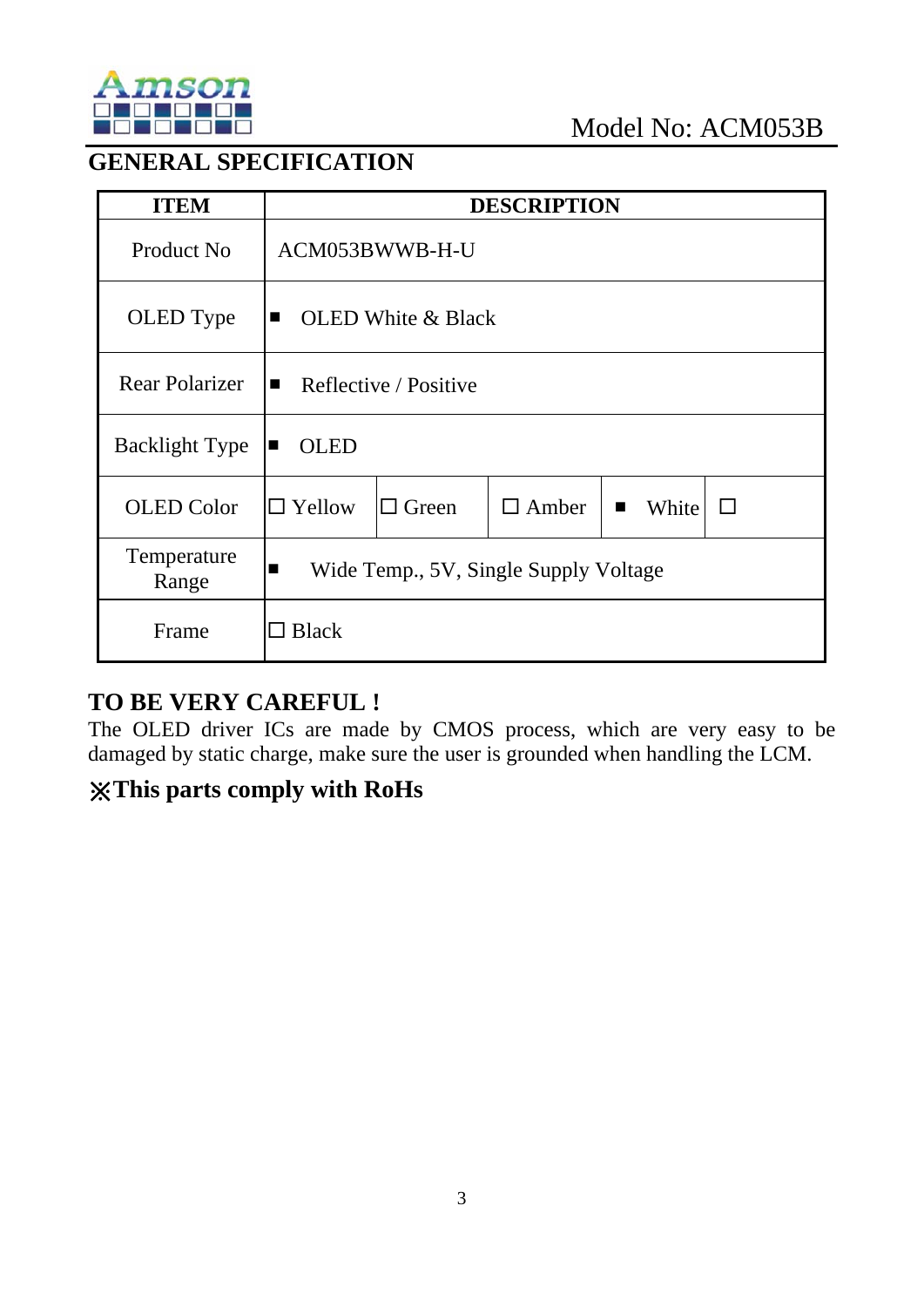

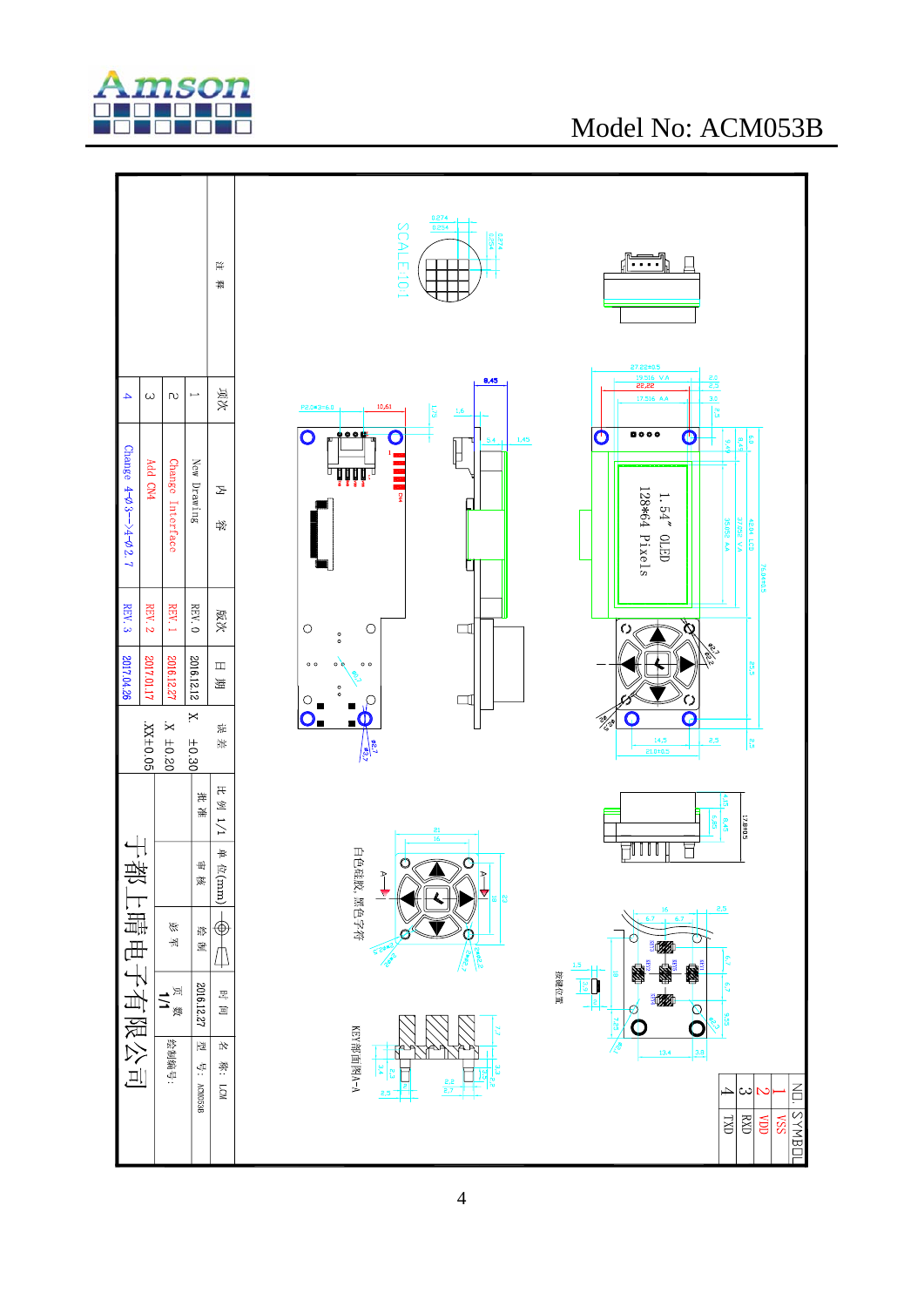

#### **ABSOLUTE MAXIMUM RATING**

(1) Electrical Absolute Ratings

| <b>Item</b>            | <b>Symbol</b>       | Min.   | Max.         | Unit | <b>Note</b> |
|------------------------|---------------------|--------|--------------|------|-------------|
| Power Supply for Logic | $V_{DD}$ - $V_{SS}$ | $-0.3$ | 5.5          | Volt |             |
| <b>Input Voltage</b>   | $V_I$               | $-0.3$ | $\rm V_{DD}$ | Volt |             |

#### (2) Environmental Absolute Maximum Ratings

|                                    | <b>Wide Temperature</b> |                 |                 |                 |  |  |
|------------------------------------|-------------------------|-----------------|-----------------|-----------------|--|--|
| Item                               |                         | Operating       | <b>Storage</b>  |                 |  |  |
|                                    | Min,                    | Max.            | Min,            | Max.            |  |  |
| Ambient<br>Temperature             | $-40^{\circ}$ C         | $+70^{\circ}$ C | $-40^{\circ}$ C | $+85^{\circ}$ C |  |  |
| Humidity(without)<br>condensation) | Note $4,5$              |                 |                 | Note $4,6$      |  |  |

Note 4 Background color changes slightly depending on ambient temperature. This phenomenon is reversible.

Note 5 Ta≦ 70℃: 75RH max

Ta>70℃: absolute humidity must be lower than the humidity of 75%RH at 70℃

Note 6 Ta at -30°C will be <48hrs, at 80 °C will be <120hrs when humidity is higher than 70%.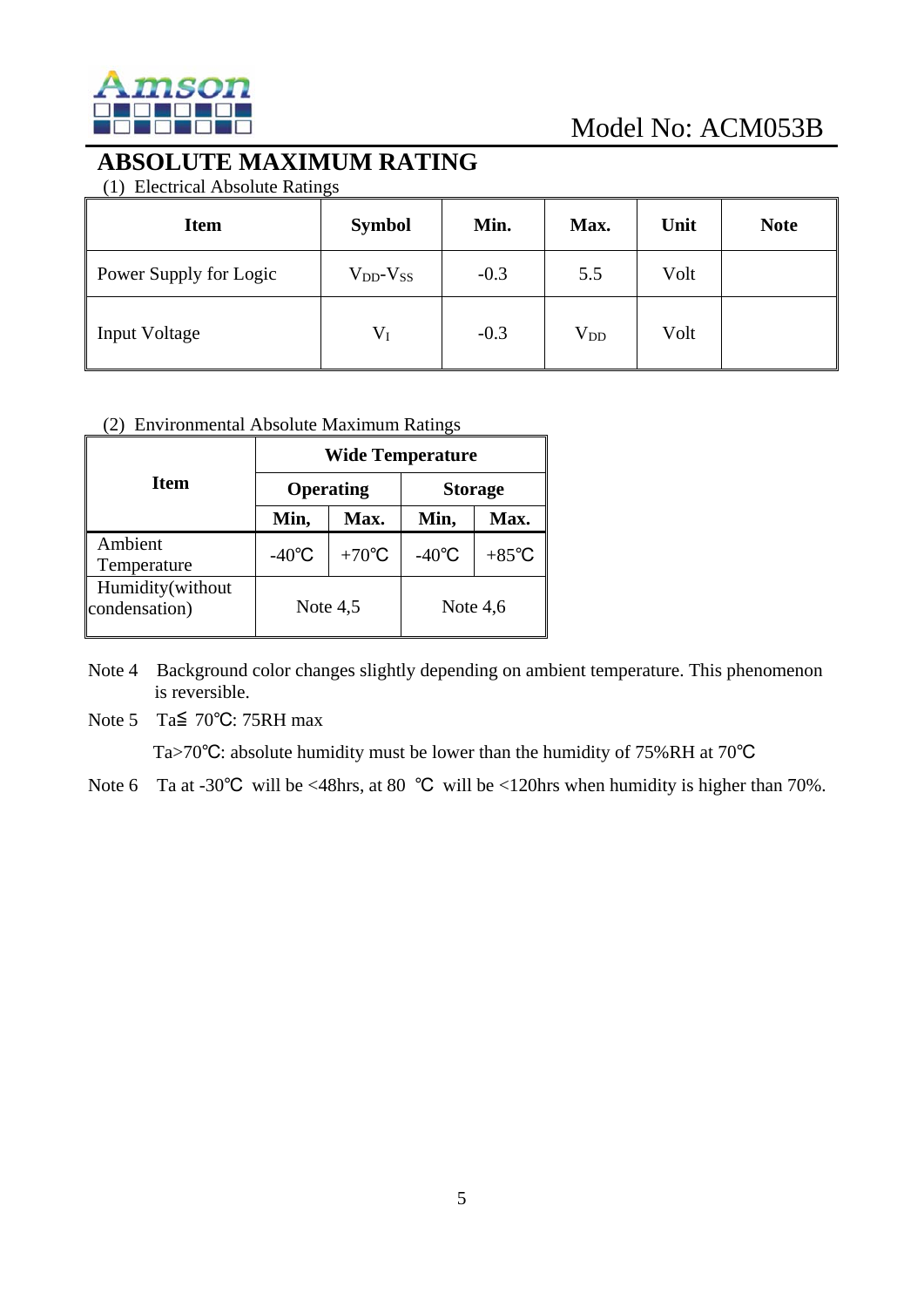

### **ELECTRICAL CHARACTERISTICS**

| <b>Item</b>                                | <b>Symbol</b>       | <b>Condition</b>                            | Min.                | <b>Typ</b>               | Max.                | Unit | note |
|--------------------------------------------|---------------------|---------------------------------------------|---------------------|--------------------------|---------------------|------|------|
| Power Supply<br>for Logic                  | $V_{DD}$ - $V_{SS}$ | $\overline{\phantom{0}}$                    | 4.5                 | 5.0                      | 5.5                 | Volt |      |
|                                            | $V_{IL}$            | L level                                     | $\boldsymbol{0}$    | $\overline{\phantom{a}}$ | 0.3 V <sub>DD</sub> | Volt |      |
| <b>Input Voltage</b>                       | $V_{IH}$            | H level                                     | 0.7 V <sub>DD</sub> |                          | $V_{DD}$            | Volt |      |
|                                            | $V_{OL}$            | L level                                     | $\overline{0}$      | $\overline{\phantom{a}}$ | 0.3 V <sub>DD</sub> |      |      |
| Onput Voltage                              | $V_{OH}$            | H level                                     | 0.7 V <sub>DD</sub> |                          | $V_{DD}$            |      |      |
| Power Supply<br>Current for<br><b>OLED</b> | $I_{DD}$            | $V_{DD} = 3.3 V$<br>$V_O - V_{SS} = 12.5 V$ |                     | 35.8                     |                     | mA   |      |

#### **OPTICAL CHARACTERISTICS**

| <b>Item</b>                    | <b>Symbol</b>        | <b>Condition</b>         | Min.                 | <b>Typ</b>               | Max.                 | Unit     | note |
|--------------------------------|----------------------|--------------------------|----------------------|--------------------------|----------------------|----------|------|
|                                | $\Phi$ f(12 o'clock) |                          |                      | 85                       |                      |          |      |
| Viewing angle<br>range         | $\Phi$ b(6 o'clock)  |                          |                      | 85                       |                      |          |      |
|                                | $\Phi$ l(9 o'clock)  |                          |                      | 85                       |                      | Degree   | 9,10 |
|                                | $\Phi$ r(3 o'clock)  |                          |                      | 85                       |                      |          |      |
| <b>Rise Time</b>               | <b>Tr</b>            |                          |                      | 300                      |                      |          |      |
| <b>Fall Time</b>               | <b>Tf</b>            | $V_O-V_{SS}$<br>$=12.5V$ |                      | 300                      |                      | nS       |      |
| Frame<br>frequency             | Frm                  | $Ta = 25^{\circ}C$       |                      | $\overline{\phantom{a}}$ |                      | Hz       | 8,10 |
| Contrast                       | Cr                   |                          | 10000                |                          |                      |          | 7    |
| <b>Brightness</b>              | L                    |                          | 60                   | 80                       |                      | $cd/m^2$ |      |
| Peak<br>Emission<br>Wavelength | C.I.E (White)        |                          | $X=0.25$<br>$Y=0.27$ | $X=0.29$<br>$Y=0.31$     | $X=0.33$<br>$Y=0.35$ | nm       |      |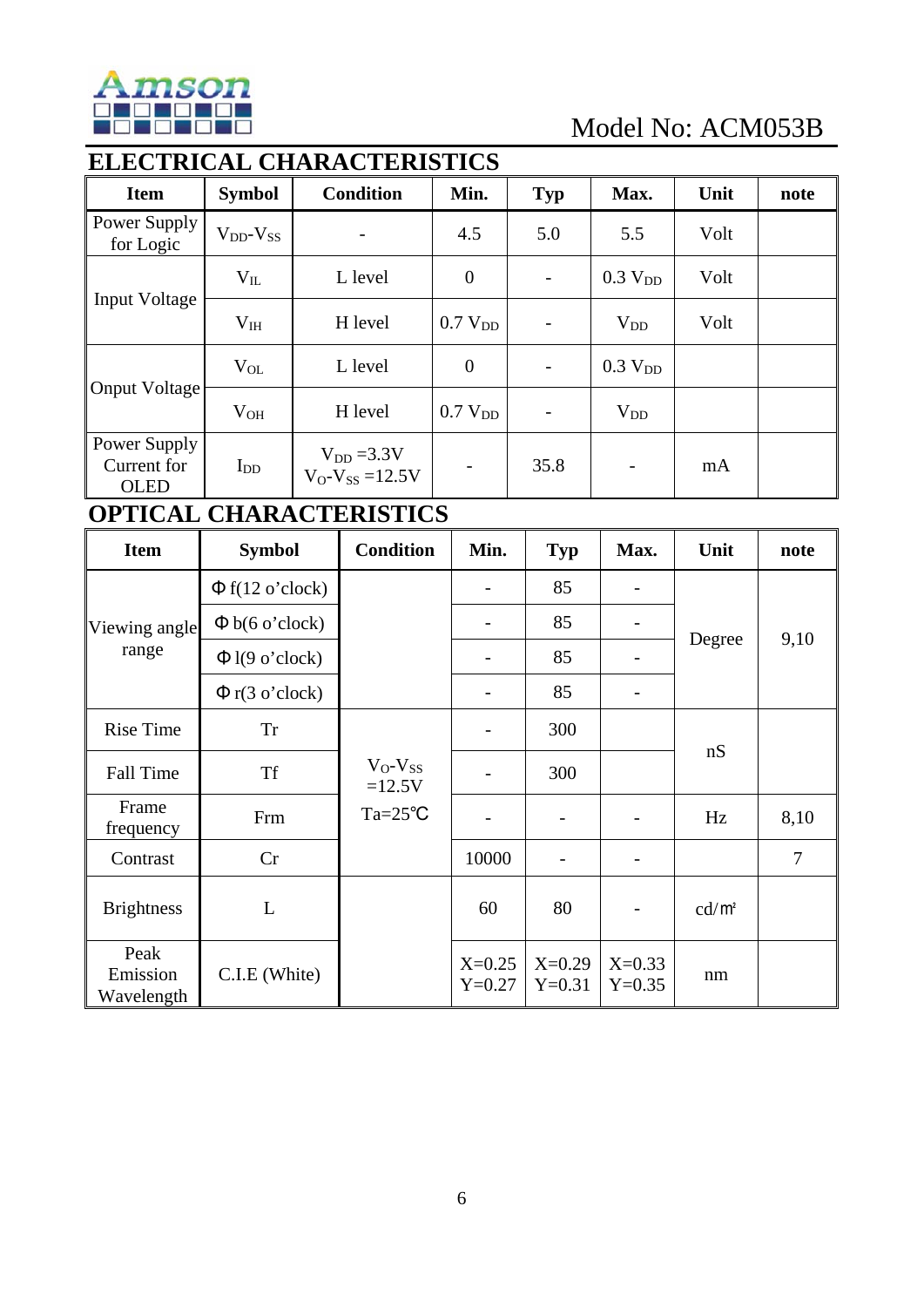

 $\overline{\mathbf{I}}$ 

### **MECHANICAL SPECIFICATION**

| <b>ITEM</b>                 | <b>DESCRIPTION</b>                |
|-----------------------------|-----------------------------------|
| Product No.                 | ACM053BWWB-H-U                    |
| Viewing Area                | $37.052(W)$ mm×19.516(H)mm        |
| <b>Module Size</b>          | 76.04(W)×27.22(H)×17.8(D)         |
| Dot Size                    | $0.254(W)$ mm $\times$ 0.254(H)mm |
| Dot Pitch                   | $0.274(W)$ mm $\times$ 0.274(H)mm |
| Display Format              | $128$ (W) $\times$ 64 (H)         |
| <b>Controller Interface</b> | $- -$                             |
| <b>ROM Selection</b>        |                                   |
| Built-in                    | With DC/DC Converter              |

# **INTERFACE PIN ASSIGNMENT(CN2)**

| Pin No.        | <b>Pin Out</b> | Level          | <b>Description</b>          |
|----------------|----------------|----------------|-----------------------------|
|                | <b>VSS</b>     | 0 <sup>V</sup> | Power Supply Ground         |
| $\overline{2}$ | $+5V$          | $+5V$          | <b>Power Supply Voltage</b> |
| 3              | <b>RXD</b>     | H/L            | Serial Receive Signal       |
| 4              | <b>TXD</b>     | H/L            | Serial Transmit Signal      |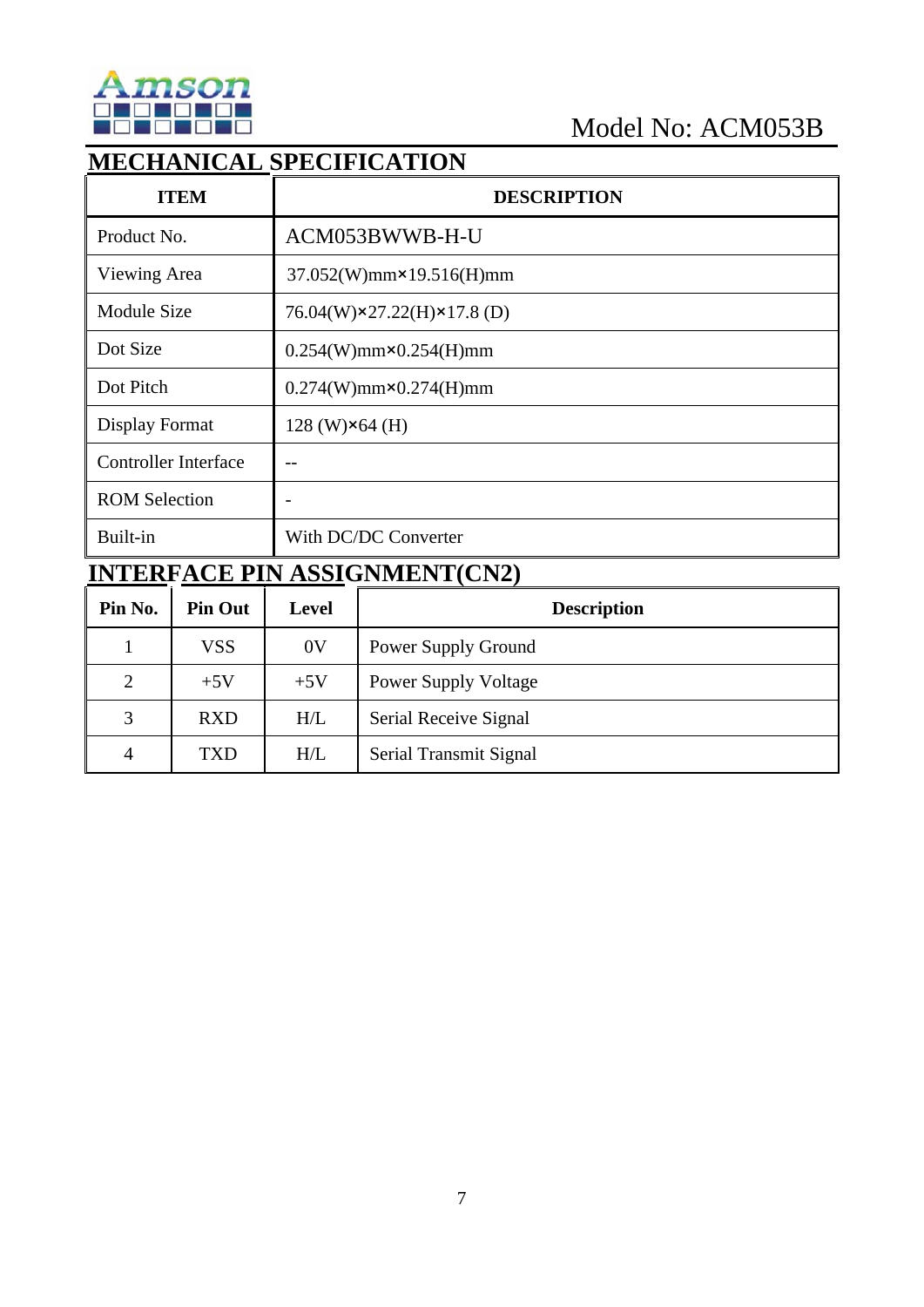

#### **[Note 7] Definition of Operation Voltage (Vop)**





#### **[Note 8] Definition of Response Time (Tr, Tf)**



#### **Conditions:**

 **Operating Voltage : Vop Viewing Angle(θ, φ): 0°, 0°** 

**Frame Frequency : 64 Hz** Driving Wave form : 1/N duty, 1/a bias

**[Note 9] Definition of Viewing Direction** 

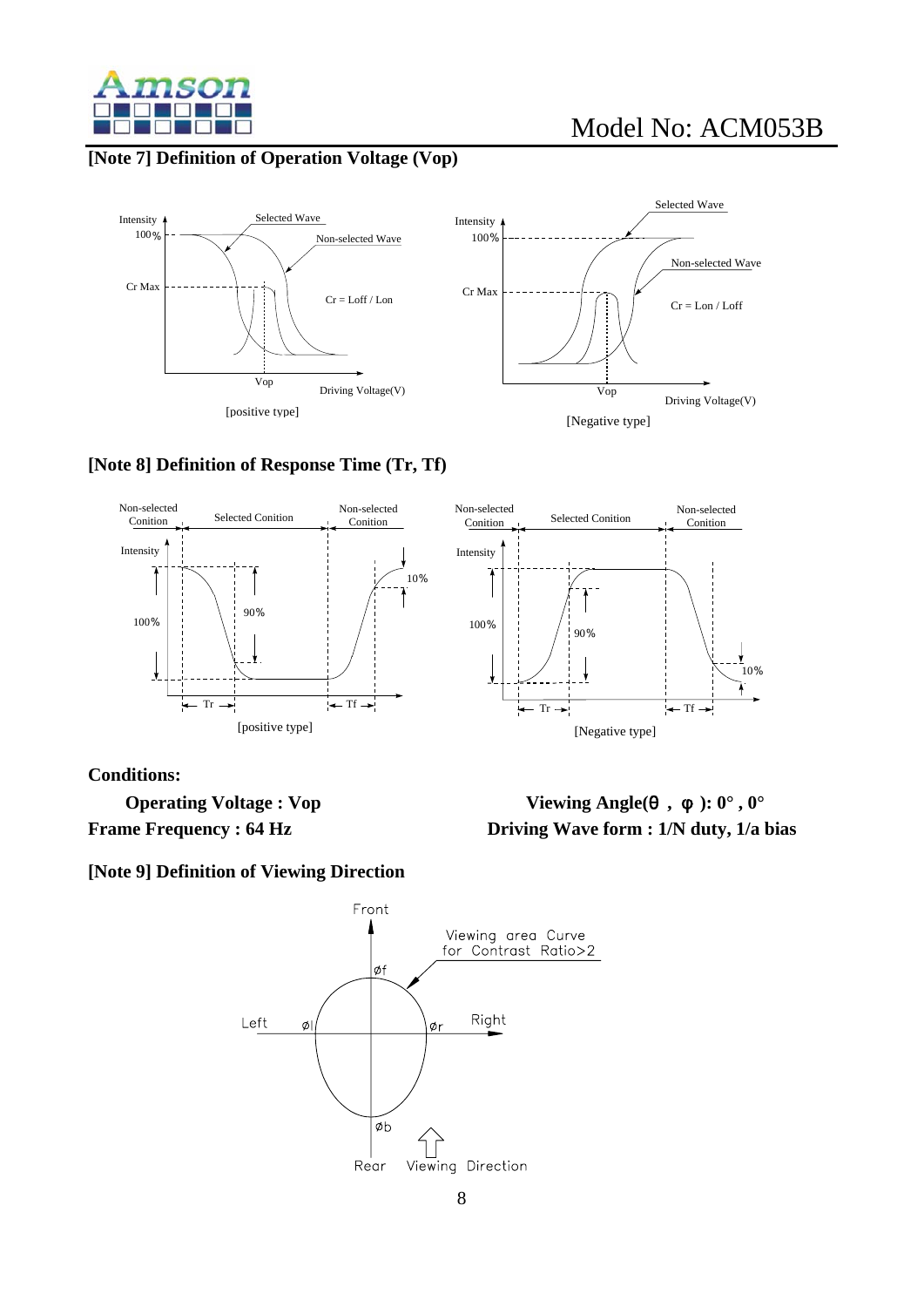

### **[Note 10] Definition of viewing angle**



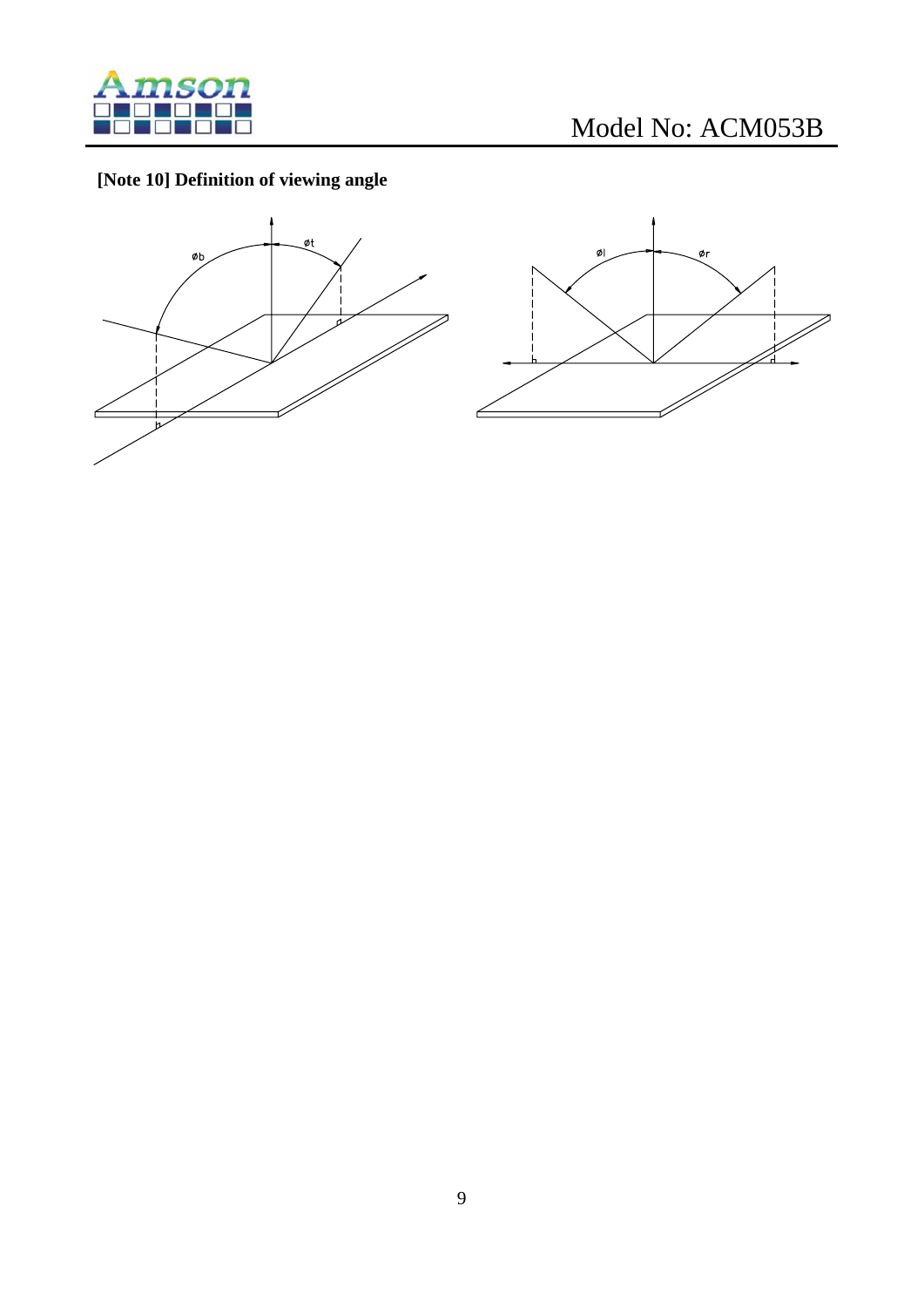

#### **FUNCTIONAL SPECIFICATION**

### **UART CONFIGURATION:**

| <b>ITEM</b>         | <b>SETTING VALUE</b> |
|---------------------|----------------------|
| <b>BAUD RATE</b>    | 115200               |
| DATA BIT            |                      |
| <b>STOP BIT</b>     |                      |
| PARITY BIT          | <b>NONE</b>          |
| <b>FLOW CONTROL</b> | <b>NONE</b>          |

### **COMMAND LIST:**

| Code | <b>Function</b>                                                                                                   | <b>Sequence of HEX command</b><br>mode through UART                                                                                                                                                                                | <b>API for Arduino</b>                                                                                                                                                                                                          |
|------|-------------------------------------------------------------------------------------------------------------------|------------------------------------------------------------------------------------------------------------------------------------------------------------------------------------------------------------------------------------|---------------------------------------------------------------------------------------------------------------------------------------------------------------------------------------------------------------------------------|
| N/A  | Sent a<br>image(192X64)<br>bitmap) to LED<br>Display<br>(An array consist of<br>1536 bytes bitmap<br>information) | 1. A "for" loop to send 1536 bytes user<br>define display information<br>2. Wait until receive a module available<br>byte ('E') from LED Display<br>3. Wait 2ms                                                                    | for $(i = 0; i < 1536; i++)$<br>$\left\{ \right.$<br>Serial.write(User_define_array[i]);<br>while (Serial.read() $!=E'$ ) {}<br>delay(2);                                                                                       |
| 0x80 | Write a 5X7<br>Character                                                                                          | 1. Send 0x80<br>2. Send which line to put this character<br>3. Send which cloumn to put this character<br>4. Send character's ASCII code<br>5. Wait until receive a module available<br>byte ('E') from LED Display<br>6. Wait 2ms | void Write_5X7_Character( int line, int<br>column, int negative, char Char) {<br>Serial.write(0x80);<br>Serial.write(line);<br>Serial.write(column);<br>Serial.print(Char);<br>while (Serial.read() $!=E'$ ) {}<br>delay(2);    |
| 0x81 | Write a 8X8 String                                                                                                | 1. Send 0x81<br>2. Send which line to start the string<br>3. Send which cloumn to start the string<br>4. Send string<br>5. Wait until receive a module available<br>byte('E') from LED Display<br>6. Wait 2ms                      | void Write_5X7_String( int line, int column, int<br>negative, char * string) {<br>Serial.write(0x81);<br>Serial.write(line);<br>Serial.write(column);<br>Serial.print(string);<br>while (Serial.read() $!=E'$ ) {}<br>delay(2); |
| 0x82 | Write a 8X16<br>Character                                                                                         | 1. Send 0x82<br>2. Send which line to put this character<br>3. Send which cloumn to put this character<br>4. Send character's ASCII code<br>5. Wait until receive a module available<br>byte('E') from LED Display<br>6. Wait 2ms  | void Write_8X16_Character( int line, int<br>column, int negative, char Char) {<br>Serial.write(0x82);<br>Serial.write(line);<br>Serial.write(column);<br>Serial.print(Char);<br>while (Serial.read() $!=$ 'E') {}<br>delay(2);  |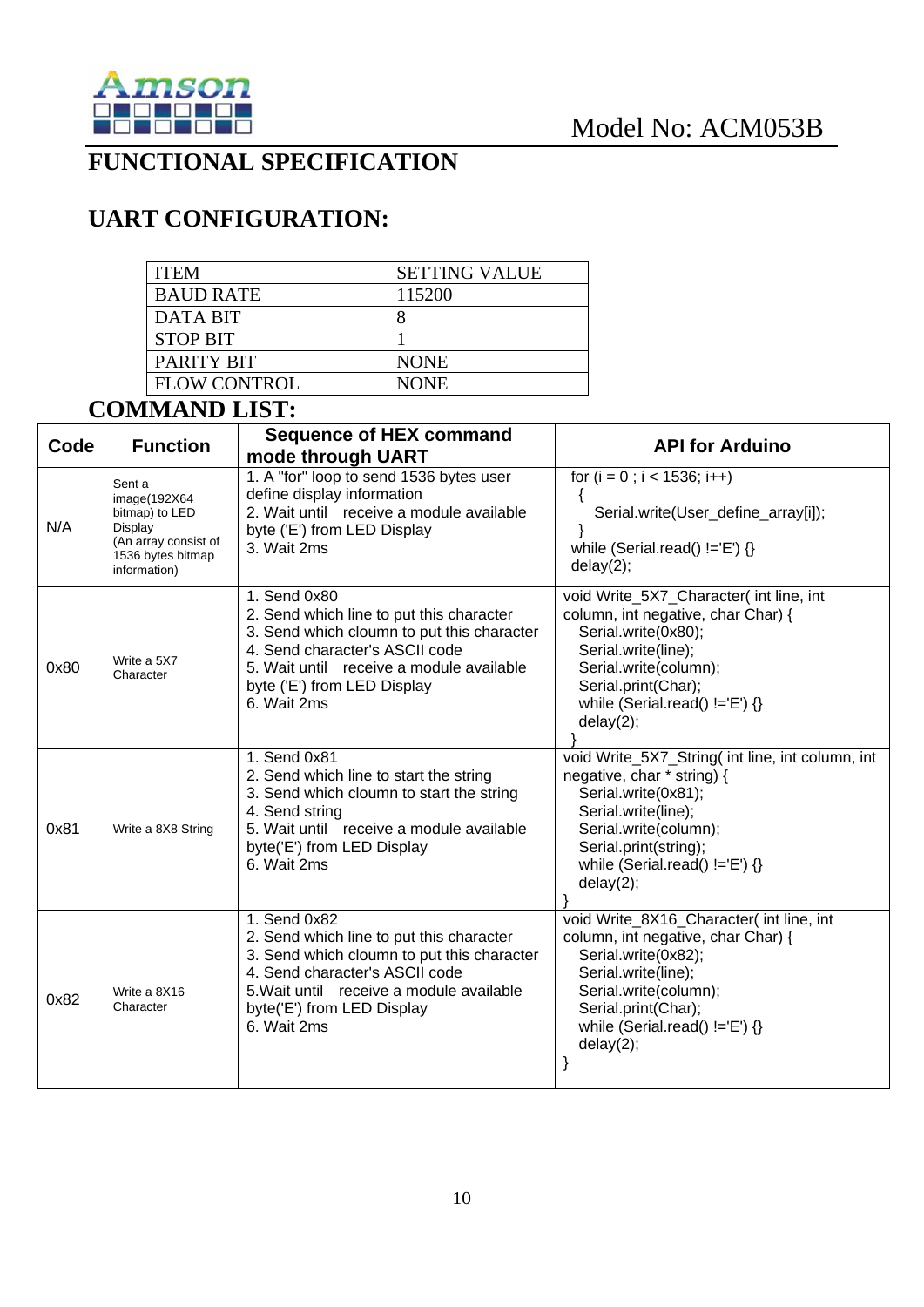

|      |                            | 1. Send 0x83                                                                                                                                                                                                                            | void Write_8X16_String( int line, int column,                                                                                                                                                                                                                            |
|------|----------------------------|-----------------------------------------------------------------------------------------------------------------------------------------------------------------------------------------------------------------------------------------|--------------------------------------------------------------------------------------------------------------------------------------------------------------------------------------------------------------------------------------------------------------------------|
| 0x83 | Write a 8X16 String        | 2. Send which line to stary the string<br>3. Send which cloumn to start the string<br>4. Send string<br>5. Wait until receive a module available<br>byte('E') from LED Display<br>6. Wait 2ms                                           | int negative, char * string) {<br>Serial.write(0x83);<br>Serial.write(line);<br>Serial.write(column);<br>Serial.print(string);<br>while (Serial.read() $!=$ 'E') {}<br>delay(2);                                                                                         |
| 0x84 | Dsiplay a 8X8<br>pattern   | 1. Send 0x84<br>2. Send the Up Left X coordinate of<br>pattern<br>3. Send the Up Left Y coordinate of<br>pattern<br>4. Send the ID of pattern<br>5. Wait until receive a module available<br>byte ('E') from LED Display<br>6. Wait 2ms | void Write_8X8_Pattern( int Up_Left_Xpos, int<br>Up_Left_Ypos, int negative, int Pattern_ID) {<br>Serial.write(0x84);<br>Serial.write(Up_Left_Xpos);<br>Serial.write(Up_Left_Ypos);<br>Serial.write(Pattern_ID);<br>while (Serial.read() $!=E$ ) {}<br>delay(2);         |
| 0x85 | Dsiplay a 8X16<br>pattern  | 1. Send 0x85<br>2. Send the Up Left X coordinate of<br>pattern<br>3. Send the Up Left Y coordinate of<br>pattern<br>4. Send the ID of pattern<br>5. Wait until receive a module available<br>byte ('E') from LED Display<br>6. Wait 2ms | void Write_8X16_Pattern( int Up_Left_Xpos,<br>int Up_Left_Ypos, int negative, int Pattern_ID)<br>$\{$<br>Serial.write(0x85);<br>Serial.write(Up_Left_Xpos);<br>Serial.write(Up_Left_Ypos);<br>Serial.write(Pattern_ID);<br>while (Serial.read() $!=E'$ ) {}<br>delay(2); |
| 0x86 | Dsiplay a 16X16<br>pattern | 1. Send 0x86<br>2. Send the Up Left X coordinate of<br>pattern<br>3. Send the Up Left Y coordinate of<br>pattern<br>4. Send the ID of pattern<br>5. Wait until receive a module available<br>byte ('E') from LED Display<br>6. Wait 2ms | void Write_16X16_Pattern( int Up_Left_Xpos,<br>int Up_Left_Ypos, int negative, int Pattern_ID)<br>Serial.write(0x86);<br>Serial.write(Up_Left_Xpos);<br>Serial.write(Up_Left_Ypos);<br>Serial.write(Pattern_ID);<br>while (Serial.read() $!=$ 'E') {}<br>delay(2);       |
| 0x87 | Dsiplay a 32X32<br>pattern | 1. Send 0x87<br>2. Send the Up Left X coordinate of<br>pattern<br>3. Send the Up Left Y coordinate of<br>pattern<br>4. Send the ID of pattern<br>5. Wait until receive a module available<br>byte ('E') from LED Display<br>6. Wait 2ms | void Write_32X32_Pattern(int Up_Left_Xpos,<br>int Up_Left_Ypos, int negative, int Pattern_ID)<br>Serial.write(0x87);<br>Serial.write(Up_Left_Xpos);<br>Serial.write(Up_Left_Ypos);<br>Serial.write(Pattern_ID);<br>while (Serial.read() $!=$ 'E') {}<br>delay(2);        |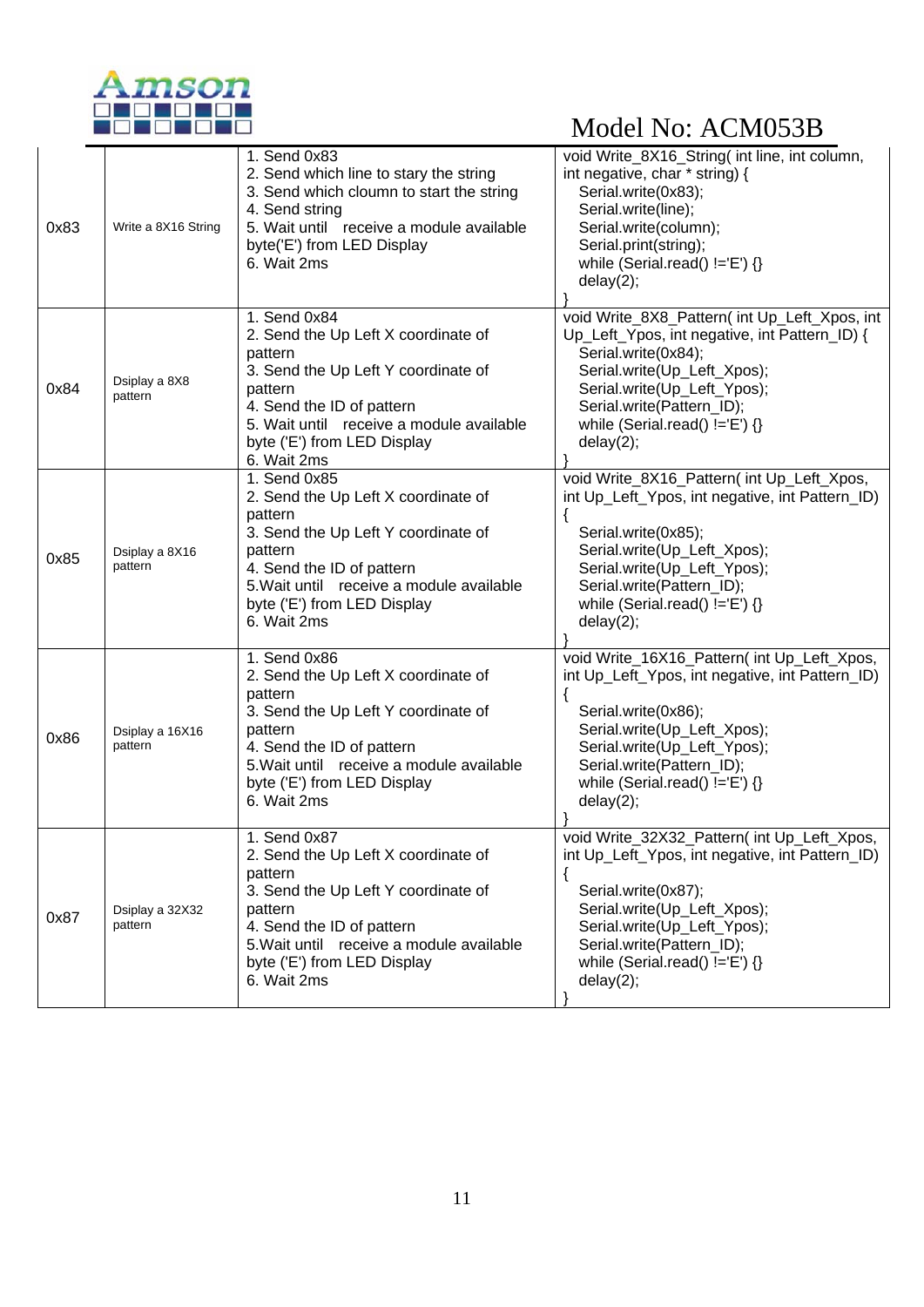

|      |                            | 1. Send 0x90                                                                                                                                                                                                                                                                                                                                                                                | void Draw_Line( int X0_Pos, int Y0_Pos,                                                                                                                                                                                                                                                                         |
|------|----------------------------|---------------------------------------------------------------------------------------------------------------------------------------------------------------------------------------------------------------------------------------------------------------------------------------------------------------------------------------------------------------------------------------------|-----------------------------------------------------------------------------------------------------------------------------------------------------------------------------------------------------------------------------------------------------------------------------------------------------------------|
| 0x90 | Draw a line                | 2. Send the X coordinate of first point<br>3. Send the Y coordinate of first point<br>4. Send the X coordinate of second point<br>5. Send the Y coordinate of second point<br>6. Send 1 or 0 for display mode (1 for<br>positive, 0 for negative)<br>7. Wait until receive a module available<br>byte ('E') from LED Display<br>8. Wait 2ms                                                 | int<br>X1_Pos, int Y1_Pos, int negative) {<br>Serial.write(0x90);<br>Serial.write(X0_Pos);<br>Serial.write(Y0_Pos);<br>Serial.write(X1 Pos);<br>Serial.write(Y1_Pos);<br>Serial.write(0 or 1);<br>while (Serial.read() $!=$ 'E') {}<br>delay(2);                                                                |
| 0x91 | Draw a Rectangle           | 1. Send 0x91<br>2. Send the X coordinate of up left<br>corner<br>3. Send the Y coordinate of up left<br>corner<br>4. Send the X coordinate of bottom right<br>corner<br>5. Send the Y coordinate of bottom right<br>corner<br>6. Send 1 or 0 for display mode (1 for<br>positive, 0 for negative)<br>7. Wait until receive a module available<br>byte ('E') from LED Display<br>8. Wait 2ms | void Draw_Rectangle( int X0_Pos, int<br>Y0_Pos, int X1_Pos, int Y1_Pos, int<br>negative) {<br>Serial.write(0x91);<br>Serial.write(X0_Pos);<br>Serial.write(Y0_Pos);<br>Serial.write(X1_Pos);<br>Serial.write(Y1_Pos);<br>Serial.write(0 or 1);<br>while (Serial.read() $!=$ 'E') {}                             |
| 0x92 | Draw a filled<br>Rectangle | 1. Send 0x92<br>2. Send the X coordinate of up left<br>corner<br>3. Send the Y coordinate of up left<br>corner<br>4. Send the X coordinate of bottom right<br>corner<br>5. Send the Y coordinate of bottom right<br>corner<br>6. Send 1 or 0 for display mode (1 for<br>positive, 0 for negative)<br>7. Wait until receive a module available<br>byte ('E') from LED Display<br>8. Wait 2ms | void Draw_Filled_Rectangle( int X0_Pos, int<br>Y0_Pos, int X1_Pos, int Y1_Pos, int<br>negative $)$ {<br>Serial.write(0x92);<br>Serial.write(X0_Pos);<br>Serial.write(Y0_Pos);<br>Serial.write(X1_Pos);<br>Serial.write(Y1_Pos);<br>Serial.write(0 or 1);<br>while (Serial.read() $!=$ 'E') {}<br>delay(2);<br>} |
| 0x93 | Draw a Square              | 1. Send 0x93<br>2. Send the X coordinate of up left<br>corner<br>3. Send the Y coordinate of up left<br>corner<br>4.<br>Send the width of this square<br>5. Send 1 or 0 for display mode (1 for<br>positive, 0 for negative) 6. Wait until<br>receive a module available byte ('E') from<br>LED Display7. Wait 2ms                                                                          | void Draw_Square( int X0_Pos, int Y0_Pos,<br>int width, int negative ) { Serial.write(0x93);<br>Serial.write(X0_Pos); Serial.write(Y0_Pos);<br>Serial.write(width); Serial.write(0 or 1);<br>while (Serial.read() $!=E'$ ) {} delay(2); }                                                                       |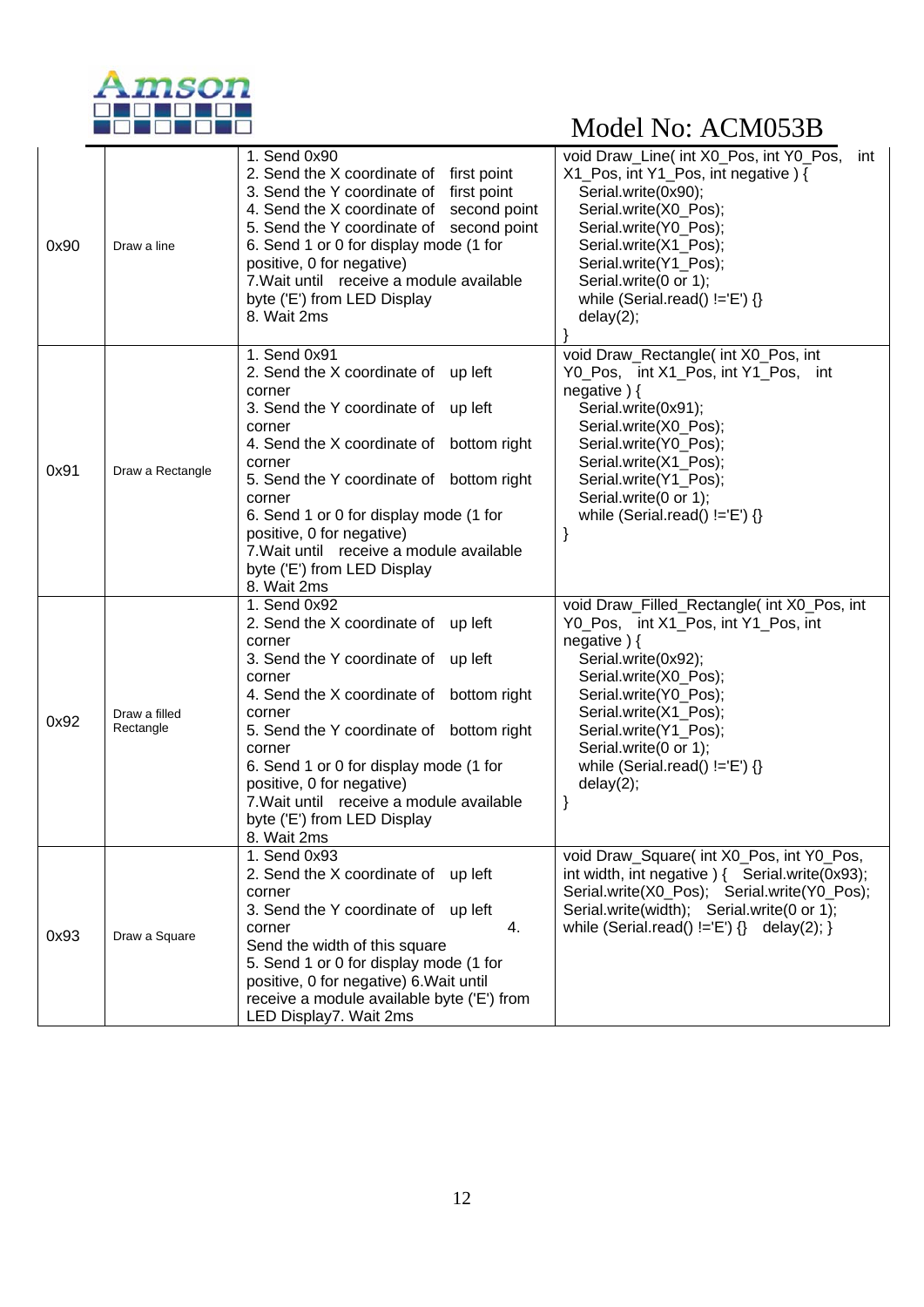

| 0x94 | Draw a Circle                        | 1. Send 0x94<br>2. Send the X coordinate of the center<br>3. Send the Y coordinate of the center<br>4. Send the radius of this circle<br>5. Send 1 or 0 for display mode (1 for<br>positive, 0 for negative)<br>6. Wait until receive a module available<br>byte ('E') from LED Display<br>7. Wait 2ms     | void Draw_Circle( int X0_Pos, int Y0_Pos,<br>int radius, int negative) {<br>Serial.write(0x94);<br>Serial.write(X0_Pos);<br>Serial.write(Y0_Pos);<br>Serial.write(radius);<br>Serial.write(0 or 1);<br>while (Serial.read() $!=$ 'E') {}<br>delay(2);                       |
|------|--------------------------------------|------------------------------------------------------------------------------------------------------------------------------------------------------------------------------------------------------------------------------------------------------------------------------------------------------------|-----------------------------------------------------------------------------------------------------------------------------------------------------------------------------------------------------------------------------------------------------------------------------|
| 0x95 | Draw a filled Circle                 | 1. Send 0x95<br>2. Send the X coordinate of the center<br>3. Send the Y coordinate of the center<br>4. Send the radius of this circle<br>5. Send 1 or 0 for display mode (1 for<br>positive, 0 for negative)<br>6. Wait until receive a module available<br>byte ('E') from LED Display<br>7. Wait 2ms     | void Draw_Filled_Circle( int X0_Pos, int<br>Y0_Pos, int radius, int negative) {<br>Serial.write(0x95);<br>Serial.write(X0_Pos);<br>Serial.write(Y0_Pos);<br>Serial.write(radius);<br>Serial.write(0 or 1);<br>while (Serial.read() $!=E'$ ) {}<br>delay(2);                 |
| 0x96 | Draw a tip upward<br>Triangle        | 1. Send 0x96<br>2. Send the X coordinate of the tip<br>3. Send the Y coordinate of the tip<br>4. Send the height of the tip to the bottom<br>5. Send 1 or 0 for display mode (1 for<br>positive, 0 for negative)<br>6. Wait until receive a module available<br>byte ('E') from LED Display<br>7. Wait 2ms | void Draw_Triangle_Up_Ward( int X0_Pos, int<br>Y0_Pos, int height, int negative) {<br>Serial.write(0x96);<br>Serial.write(X0_Pos);<br>Serial.write(Y0_Pos);<br>Serial.write(height);<br>Serial.write(0 or 1);<br>while (Serial.read() $!=E'$ ) {}                           |
| 0x97 | Draw a filled tip<br>upward Triangle | 1. Send 0x97<br>2. Send the X coordinate of the tip<br>3. Send the Y coordinate of the tip<br>4. Send the height of the tip to the bottom<br>5. Send 1 or 0 for display mode (1 for<br>positive, 0 for negative)<br>6. Wait until receive a module available<br>byte ('E') from LED Display<br>7. Wait 2ms | void Draw_Filled_Triangle_Up_Ward( int<br>X0_Pos, int Y0_Pos, int height, int<br>negative $)$ {<br>Serial.write(0x97);<br>Serial.write(X0_Pos);<br>Serial.write(Y0_Pos);<br>Serial.write(height);<br>Serial.write(0 or 1);<br>while (Serial.read() $!=E'$ ) {}<br>delay(2); |
| 0x98 | Draw a tip downward<br>Triangle      | 1. Send 0x98<br>2. Send the X coordinate of the tip<br>3. Send the Y coordinate of the tip<br>4. Send the height of the tip to the top<br>5. Send 1 or 0 for display mode (1 for<br>positive, 0 for negative)<br>6. Wait until receive a module available<br>byte ('E') from LED Display<br>7. Wait 2ms    | void Draw_Triangle_Down_Ward( int X0_Pos,<br>int Y0_Pos, int height, int negative) {<br>Serial.write(0x98);<br>Serial.write(X0 Pos);<br>Serial.write(Y0_Pos);<br>Serial.write(height);<br>Serial.write(0 or 1);<br>while (Serial.read() $!=$ 'E') {}<br>delay(2);<br>}      |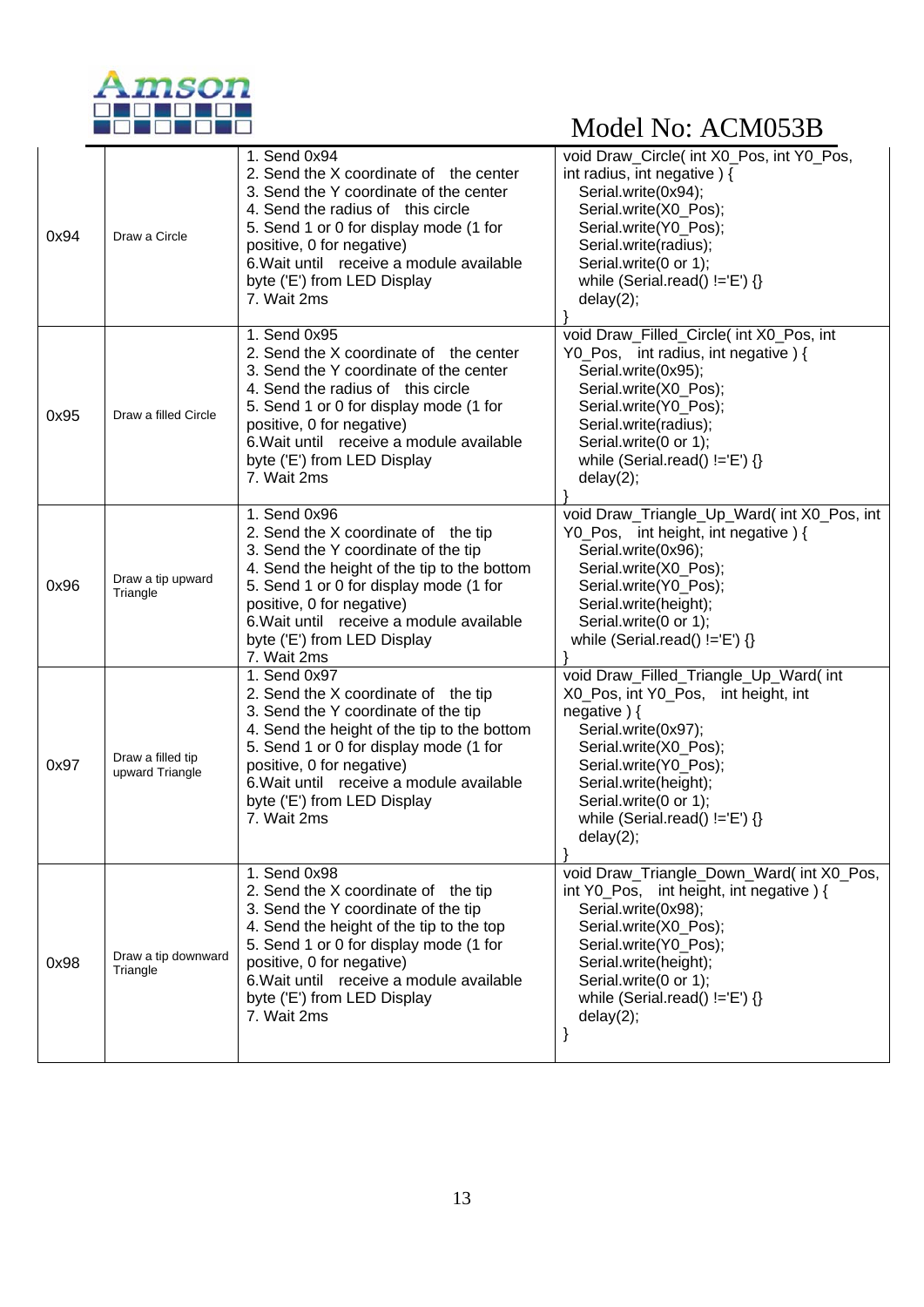

| 0x99 | Draw a filled tip<br>downward Triangle  | 1. Send 0x99<br>2. Send the X coordinate of the tip<br>3. Send the Y coordinate of the tip<br>4. Send the height of the tip to the top<br>5. Send 1 or 0 for display mode (1 for<br>positive, 0 for negative)<br>6. Wait until receive a module available<br>byte ('E') from LED Display<br>7. Wait 2ms  | void Draw_Filled_Triangle_Down_Ward(int<br>X0 Pos, int Y0 Pos, int height, int<br>negative $)$ {<br>Serial.write(0x99);<br>Serial.write(X0_Pos);<br>Serial.write(Y0_Pos);<br>Serial.write(height);<br>Serial.write(0 or 1);<br>while (Serial.read() !='E') {}<br>delay(2); |
|------|-----------------------------------------|----------------------------------------------------------------------------------------------------------------------------------------------------------------------------------------------------------------------------------------------------------------------------------------------------------|----------------------------------------------------------------------------------------------------------------------------------------------------------------------------------------------------------------------------------------------------------------------------|
| 0x9a | Draw a tip leftward<br>Triangle         | 1. Send 0x9a<br>2. Send the X coordinate of the tip<br>3. Send the Y coordinate of the tip<br>4. Send the width of the tip to the right<br>5. Send 1 or 0 for display mode (1 for<br>positive, 0 for negative)<br>6. Wait until receive a module available<br>byte ('E') from LED Display<br>7. Wait 2ms | void Draw_Triangle_Left_Ward( int X0_Pos,<br>int Y0_Pos, int width, int negative $\}$ {<br>Serial.write(0x9a);<br>Serial.write(X0_Pos);<br>Serial.write(Y0_Pos);<br>Serial.write(width);<br>Serial.write(0 or 1);<br>while (Serial.read() $!=$ 'E') {}<br>delay(2);        |
| 0x9b | Draw a filled tip<br>leftward Triangle  | 1. Send 0x9b<br>2. Send the X coordinate of the tip<br>3. Send the Y coordinate of the tip<br>4. Send the width of the tip to the right<br>5. Send 1 or 0 for display mode (1 for<br>positive, 0 for negative)<br>6. Wait until receive a module available<br>byte ('E') from LED Display<br>7. Wait 2ms | void Draw_Filled_Triangle_Left_Ward( int<br>X0_Pos, int Y0_Pos, int width, int negative)<br>{<br>Serial.write(0x9b);<br>Serial.write(X0_Pos);<br>Serial.write(Y0_Pos);<br>Serial.write(width);<br>Serial.write(0 or 1);<br>while (Serial.read() $!=$ 'E') {}<br>delay(2);  |
| 0x9c | Draw a tip rightward<br>Triangle        | 1. Send 0x9c<br>2. Send the X coordinate of the tip<br>3. Send the Y coordinate of the tip<br>4. Send the width of the tip to the left<br>5. Send 1 or 0 for display mode (1 for<br>positive, 0 for negative)<br>6. Wait until receive a module available<br>byte ('E') from LED Display<br>7. Wait 2ms  | void Draw_Triangle_Right_Ward(int X0_Pos,<br>int Y0_Pos, int width, int negative) {<br>Serial.write(0x9c);<br>Serial.write(X0_Pos);<br>Serial.write(Y0_Pos);<br>Serial.write(width);<br>Serial.write(0 or 1);<br>while (Serial.read() $!=E'$ ) {}<br>delay(2);             |
| 0x9d | Draw a filled tip<br>rightward Triangle | 1. Send 0x9d<br>2. Send the X coordinate of the tip<br>3. Send the Y coordinate of the tip<br>4. Send the width of the tip to the left<br>5. Send 1 or 0 for display mode (1 for<br>positive, 0 for negative)<br>6. Wait until receive a module available<br>byte ('E') from LED Display<br>7. Wait 2ms  | void Draw_Filled_Triangle_Right_Ward(int<br>X0_Pos, int Y0_Pos, int width, int negative)<br>Serial.write(0x9d);<br>Serial.write(X0_Pos);<br>Serial.write(Y0_Pos);<br>Serial.write(width);<br>Serial.write(0 or 1);<br>while (Serial.read() $!=$ 'E') {}<br>delay(2);       |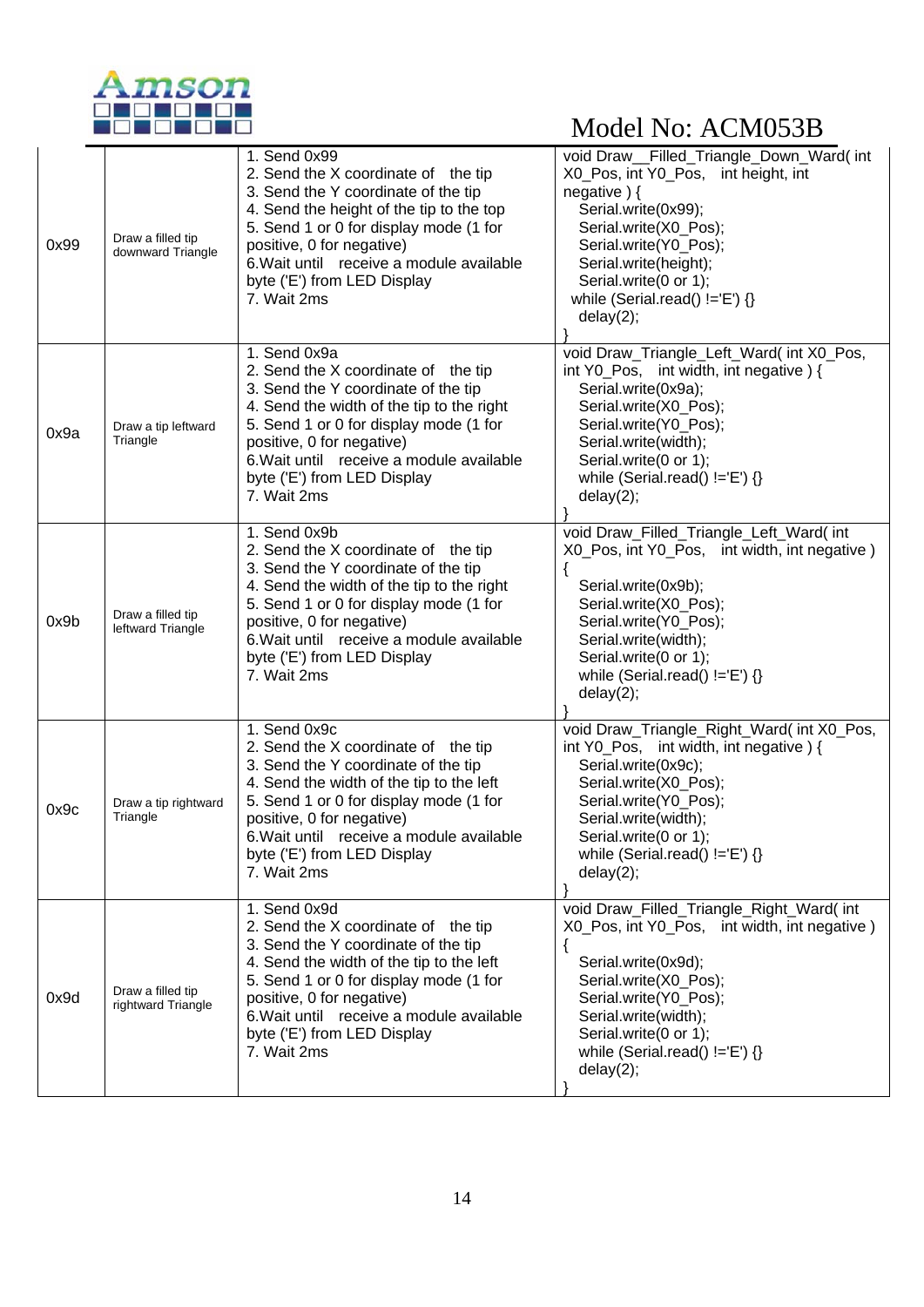

| 0x9e | Set a pixel for<br>positive display<br>(show pixel)    | 1. Send 0x9e<br>2. Send the X coordinate of the pixel<br>3. Send the Y coordinate of the pixel<br>4. Wait until receive a module available<br>byte ('E') from LED Display<br>5. Wait 2ms | void Set_Pixel( int X0_Pos, int Y0_Pos) {<br>Serial.write(0x9e);<br>Serial.write(X0_Pos);<br>Serial.write(Y0_Pos);<br>while (Serial.read() $!=E'$ ) {}<br>delay(2);   |
|------|--------------------------------------------------------|------------------------------------------------------------------------------------------------------------------------------------------------------------------------------------------|-----------------------------------------------------------------------------------------------------------------------------------------------------------------------|
| 0x9f | Set a pixel for<br>negative display<br>(clear pixel)   | 1. Send 0x9f<br>2. Send the X coordinate of the pixel<br>3. Send the Y coordinate of the pixel<br>4. Wait until receive a module available<br>byte ('E') from LED Display<br>5. Wait 2ms | void Clear_Pixel( int X0_Pos, int Y0_Pos) {<br>Serial.write(0x9f);<br>Serial.write(X0_Pos);<br>Serial.write(Y0_Pos);<br>while (Serial.read() $!=E'$ ) {}<br>delay(2); |
| 0xa0 | Display image row<br>by row Up Ward                    | 1. Send 0xa0<br>2. Send the speed (typical time is 20ms)<br>3. Wait until receive a module available<br>byte ('E') from LED Display<br>4. Wait 2ms                                       | void Display_Row_By_Row_Up_Ward( int<br>Speed) {<br>Serial.write(0xa0);<br>Serial.write(speed);<br>while (Serial.read() $!=E'$ ) {}<br>delay(2);                      |
| 0xa1 | Display image row<br>by row Down Ward                  | 1. Send 0xa1<br>2. Send the speed (typical time is 20ms)<br>3. Wait until receive a module available<br>byte ('E') from LED Display4. Wait 2ms                                           | void Display_Row_By_Row_Down_Ward( int<br>speed) { Serial.write(0xa1);<br>Serial.write(speed);<br>while<br>(Serial.read() !='E') $\{ \}$ delay(2); $\}$               |
| 0xa2 | Display image<br>column by column<br>Left Ward         | 1. Send 0xa2<br>2. Send the speed (typical time is 20ms)<br>3. Wait until receive a module available<br>byte ('E') from LED Display<br>4. Wait 2ms                                       | void<br>Display_Column_By_Column_Left_Ward(int<br>speed) $\{$<br>Serial.write(0xa2);<br>Serial.write(Speed);<br>while (Serial.read() $!=E'$ ) {}<br>delay(2);         |
| 0xa3 | Display image<br>column by column<br><b>Right Ward</b> | 1. Send 0xa3<br>2. Send the speed (typical time is 20ms)<br>3. Wait until receive a module available<br>byte ('E') from LED Display<br>4. Wait 2ms                                       | void<br>Display_Column_By_Column_Right_Ward(int<br>Speed) $\{$<br>Serial.write(0xa3);<br>Serial.write(Speed);<br>while (Serial.read() $!=$ 'E') {}<br>delay(2);       |
| 0xa4 | Erase image row by<br>row Up Ward                      | 1. Send 0xa4<br>2. Send the speed (typical time is 20ms)<br>3. Wait until receive a module available<br>byte ('E') from LED Display<br>4. Wait 2ms                                       | void Erase_Row_By_Row_Up_Ward( int<br>Speed) $\{$<br>Serial.write(0xa4);<br>Serial.write(Speed);<br>while (Serial.read() $!=E$ ) {}<br>delay(2);                      |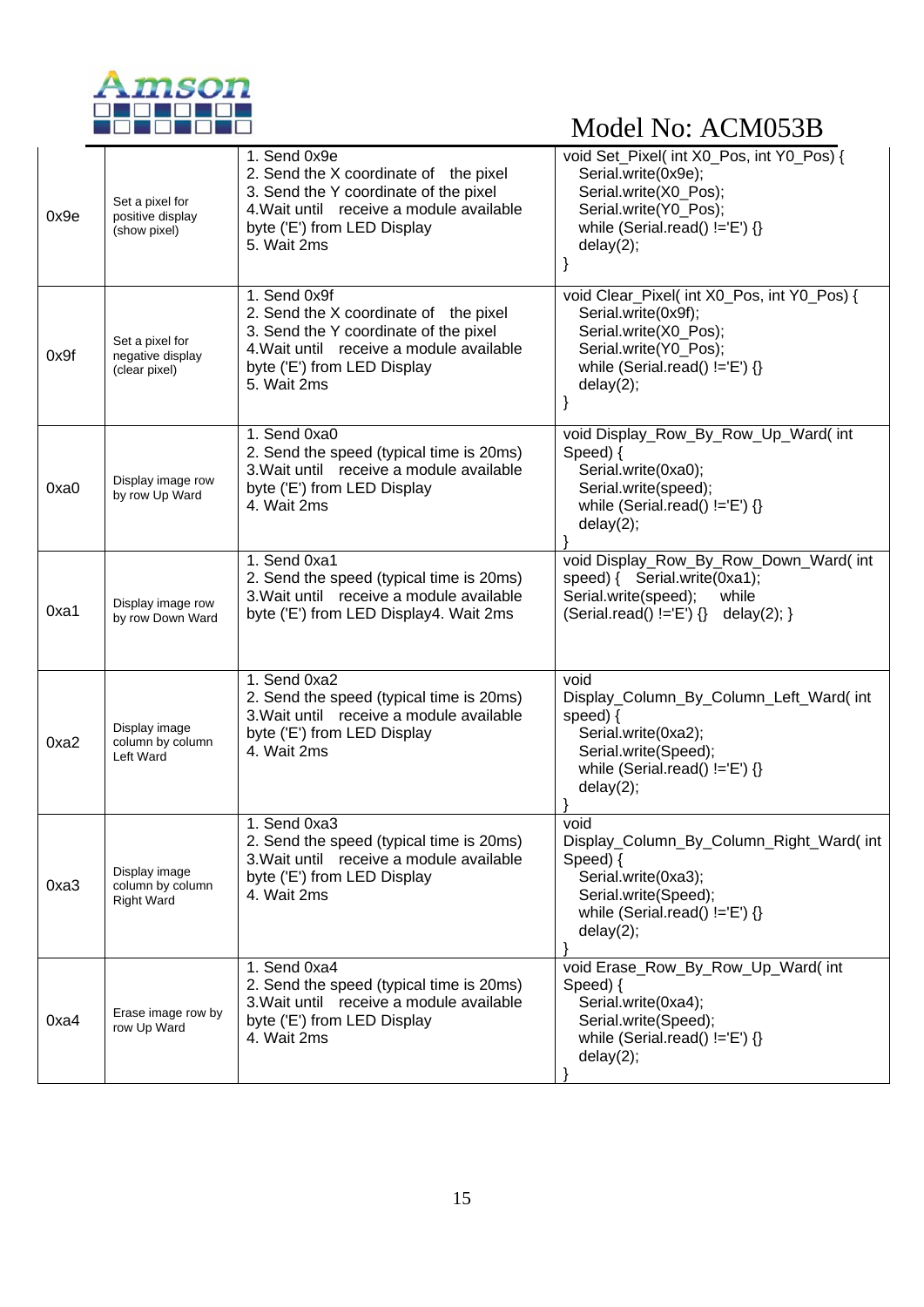

|      |                                               | 1. Send 0xa5                                                                                                                                       | void Erase_Row_By_Row_Down_Ward( int                                                                                                                      |
|------|-----------------------------------------------|----------------------------------------------------------------------------------------------------------------------------------------------------|-----------------------------------------------------------------------------------------------------------------------------------------------------------|
| 0xa5 | Erase image row by<br>row Down Ward           | 2. Send the speed (typical time is 20ms)<br>3. Wait until receive a module available<br>byte ('E') from LED Display<br>4. Wait 2ms                 | Speed) {<br>Serial.write(0xa5);<br>Serial.write(Speed);<br>while (Serial.read() $!=E'$ ) {}<br>delay(2);                                                  |
| 0xa6 | Erase image column<br>by column Left Ward     | 1. Send 0xa6<br>2. Send the speed (typical time is 20ms)<br>3. Wait until receive a module available<br>byte ('E') from LED Display<br>4. Wait 2ms | void<br>Erase_Column_By_Column_Left_Ward( int<br>Speed) {<br>Serial.write(0xa6);<br>Serial.write(Speed);<br>while (Serial.read() $!=E'$ ) {}<br>delay(2); |
| 0xa7 | Erase image column<br>by column Right<br>Ward | 1. Send 0xa7<br>2. Send the speed (typical time is 20ms)<br>3. Wait until receive a module available<br>byte ('E') from LED Display<br>4. Wait 2ms | void<br>Erase_Column_By_Column_Right_Ward(int<br>Speed) {<br>Serial.write(0xa7);<br>Serial.write(Speed);<br>while (Serial.read() $!=E'$ ) {}<br>delay(2); |
| 0xa8 | Display image Inside<br>Out                   | 1. Send 0xa8<br>2. Send the speed (typical time is 20ms)<br>3. Wait until receive a module available<br>byte ('E') from LED Display<br>4. Wait 2ms | void Display_Inside_Out( int Speed) {<br>Serial.write(0xa8);<br>Serial.write(Speed);<br>while (Serial.read() $!=E'$ ) {}<br>delay(2);<br>}                |
| 0xa9 | Display image<br>Outside In                   | 1. Send 0xa9<br>2. Send the speed (typical time is 20ms)<br>3. Wait until receive a module available<br>byte ('E') from LED Display<br>4. Wait 2ms | void Display_Outside_In( int Speed) {<br>Serial.write(0xa9);<br>Serial.write(Speed);<br>while (Serial.read() $!=E'$ ) {}<br>delay(2);<br>}                |
| 0xaa | Erase image Inside<br>Out                     | 1. Send 0xaa<br>2. Send the speed (typical time is 20ms)<br>3. Wait until receive a module available<br>byte ('E') from LED Display<br>4. Wait 2ms | void Erase_Inside_Out( int Speed) {<br>Serial.write(0xaa);<br>Serial.write(Speed);<br>while (Serial.read() $!=$ 'E') {}<br>delay(2);<br>}                 |
| 0xab | Erase image Outside<br>In.                    | 1. Send 0xab<br>2. Send the speed (typical time is 20ms)<br>3. Wait until receive a module available<br>byte ('E') from LED Display<br>4. Wait 2ms | void Erase_Outside_In( int Speed) {<br>Serial.write(0xab);<br>Serial.write(Speed);<br>while (Serial.read() $!=$ 'E') {}<br>}                              |
| 0xd0 | Clear display                                 | 1. Send 0xd0<br>2. Wait until receive a module available<br>byte ('E') from LED Display<br>3. Wait 2ms                                             | void Clear_Display_Momery(void) {<br>Serial.write(0xd0);<br>while (Serial.read() $!=E'$ ) {}<br>delay(2);<br>}                                            |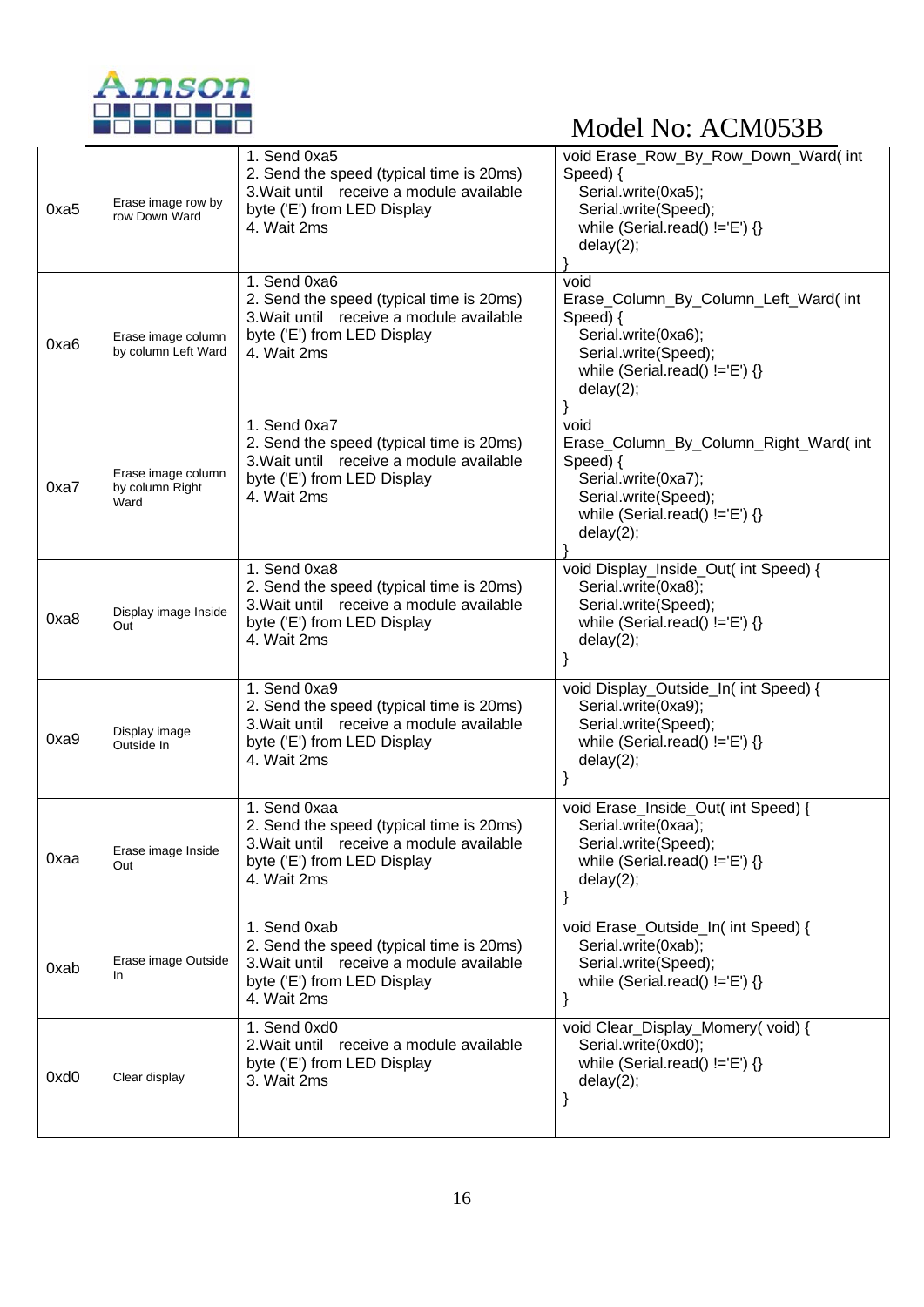

| 0xd1 | Show the data in the<br>display memory | 1. Send 0xd1<br>2. Wait until receive a module available<br>byte ('E') from LED Display<br>3. Wait 2ms                                                                                                                                                                                                                                                                | void Show_Display_Momery(void) {<br>Serial.write(0xd1);<br>while (Serial.read() $!=$ 'E') {}                                                                                                                                                                                                                                          |
|------|----------------------------------------|-----------------------------------------------------------------------------------------------------------------------------------------------------------------------------------------------------------------------------------------------------------------------------------------------------------------------------------------------------------------------|---------------------------------------------------------------------------------------------------------------------------------------------------------------------------------------------------------------------------------------------------------------------------------------------------------------------------------------|
| 0xd2 | Scroll the whole<br>display upward     | 1. Send 0xd2<br>2. Send the shift time (typical time is 70ms)<br>3. Wait until receive a module available<br>byte ('E') from LED Display<br>4. Wait 2ms                                                                                                                                                                                                               | void Scroll_Whole_Display_Memory_Up( int<br>shift time) $\{$<br>Serial.write(0xd2);<br>Serial.write(shift time);<br>while (Serial.read() $!=E$ ) {}<br>delay(2);                                                                                                                                                                      |
| 0xd3 | Scroll the whole<br>display downward   | 1. Send 0xd3<br>2. Send the shift time (typical time is 70ms)<br>3. Wait until receive a module available<br>byte ('E') from LED Display<br>4. Wait 2ms                                                                                                                                                                                                               | void<br>Scroll_Whole_Display_Memory_Down(int<br>shift time) $\{$<br>Serial.write(0xd3);<br>Serial.write(shift time);<br>while (Serial.read() $!=$ 'E') {}<br>delay(2);                                                                                                                                                                |
| 0xd4 | Scroll the whole<br>display leftward   | 1. Send 0xd4<br>2. Send the shift time (typical time is 70ms)<br>3. Wait until receive a module available<br>byte ('E') from LED Display<br>4. Wait 2ms                                                                                                                                                                                                               | void Scroll_Whole_Display_Memory_Left( int<br>shift time) {<br>Serial.write(0xd4);<br>Serial.write(shift time);<br>while (Serial.read() $!=$ 'E') {}<br>delay(2);                                                                                                                                                                     |
| 0xd5 | Scroll the whole<br>display rightward  | 1. Send 0xd5<br>2. Send the shift time (typical time is 70ms)<br>3. Wait until receive a module available<br>byte ('E') from LED Display<br>4. Wait 2ms                                                                                                                                                                                                               | void<br>Scroll_Whole_Display_Memory_Right( int<br>shift time) {<br>Serial.write(0xd5);<br>Serial.write(shift time);<br>while (Serial.read() $!=E'$ ) {}<br>delay(2);                                                                                                                                                                  |
| 0xd6 | Scroll the section<br>display upward   | 1. Send 0xd6<br>2. Send the X coordinate of up left<br>corner<br>3. Send the Y coordinate of up left<br>corner<br>4. Send the X coordinate of bottom right<br>corner<br>5. Send the Y coordinate of bottom right<br>corner<br>6. Send the shift time (typical time is 20ms)<br>7. Wait until receive a module available<br>byte ('E') from LED Display<br>8. Wait 2ms | void Scroll_Section_Display_Memory_Up( int<br>X0_Pos, int Y0_Pos, int X1_Pos, int<br>Y1 Pos, int shift time) {<br>Serial.write(0xd6);<br>Serial.write(X0_Pos);<br>Serial.write(Y0_Pos);<br>Serial.write(X1_Pos);<br>Serial.write(Y1_Pos);<br>Serial.write(shift time);<br>while (Serial.read() $!=$ $E'$ ) $\{\}$ ;<br>delay(2);<br>} |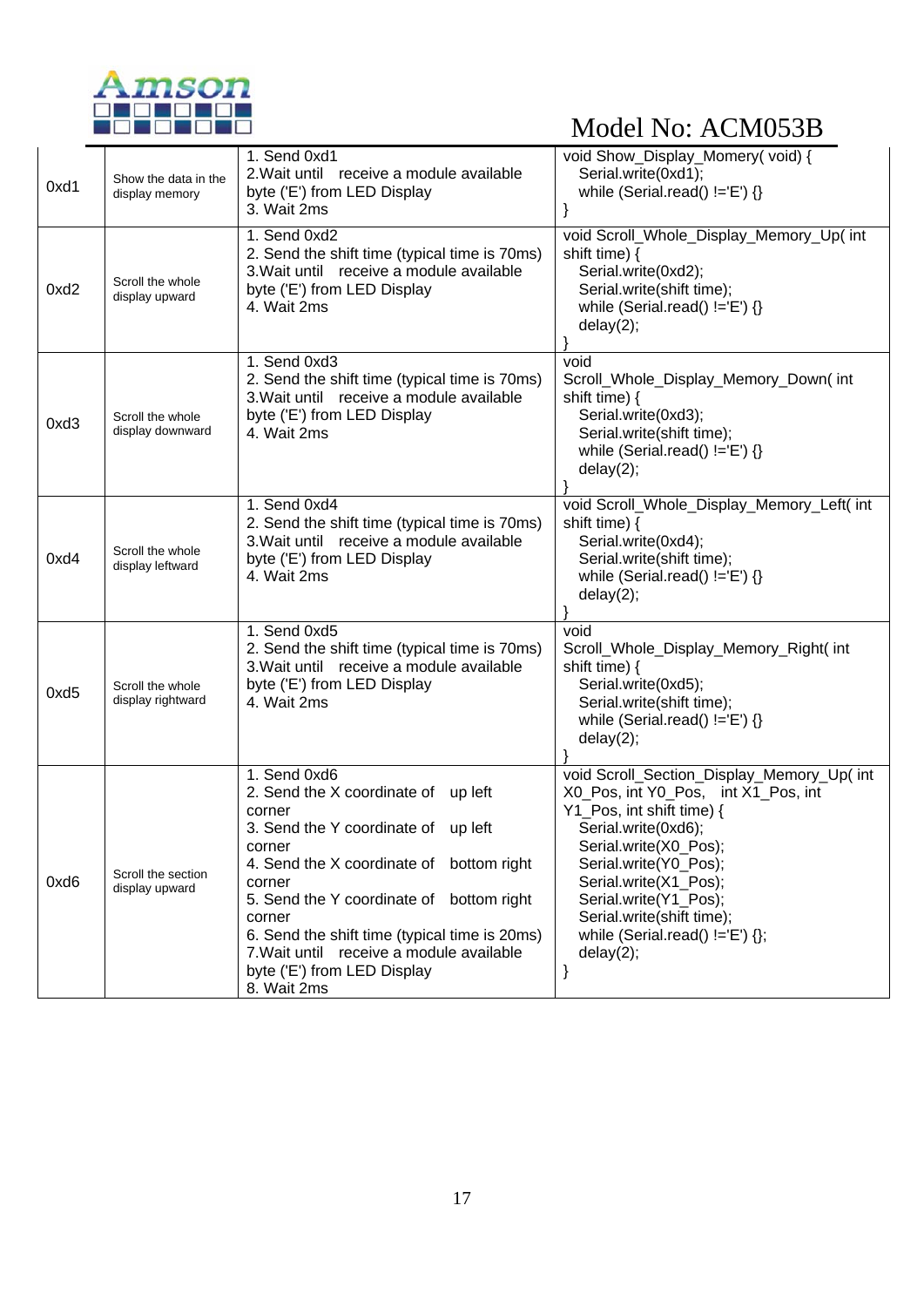

|      |                                  | 1. Send 0xd7                                                                              | void                                                          |
|------|----------------------------------|-------------------------------------------------------------------------------------------|---------------------------------------------------------------|
|      |                                  | 2. Send the X coordinate of up left                                                       | Scroll_Section_Display_Memory_Down(int                        |
|      |                                  | corner                                                                                    | X0_Pos, int Y0_Pos, int X1_Pos, int                           |
|      |                                  | 3. Send the Y coordinate of up left                                                       | Y1_Pos, int shift time) {                                     |
|      |                                  | corner                                                                                    | Serial.write(0xd7);                                           |
|      | Scroll the section               | 4. Send the X coordinate of bottom right                                                  | Serial.write(X0_Pos);                                         |
| 0xd7 | display downward                 | corner                                                                                    | Serial.write(Y0_Pos);                                         |
|      |                                  | 5. Send the Y coordinate of bottom right                                                  | Serial.write(X1_Pos);                                         |
|      |                                  | corner                                                                                    | Serial.write(Y1 Pos);                                         |
|      |                                  | 6. Send the shift time (typical time is 70ms)<br>7. Wait until receive a module available | Serial.write(shift time);<br>while (Serial.read() $!=E'$ ) {} |
|      |                                  | byte ('E') from LED Display                                                               | delay(2);                                                     |
|      |                                  | 8. Wait 2ms                                                                               |                                                               |
|      |                                  | 1. Send 0xd8                                                                              | void Scroll_Section_Display_Memory_Left( int                  |
|      |                                  | 2. Send the X coordinate of up left                                                       | X0_Pos, int Y0_Pos, int X1_Pos, int                           |
|      |                                  | corner                                                                                    |                                                               |
|      |                                  | 3. Send the Y coordinate of up left                                                       | Serial.write(X0_Pos); Serial.write(Y0_Pos);                   |
|      |                                  | 4.<br>corner                                                                              | Serial.write(X1_Pos); Serial.write(Y1_Pos);                   |
| 0xd8 | Scroll the section               | Send the X coordinate of bottom right                                                     | Serial.write(shift time);<br>while                            |
|      | display leftward                 | corner                                                                                    | $(Serial.read() != 'E') \$ delay(2); }                        |
|      |                                  | 5. Send the Y coordinate of bottom right                                                  |                                                               |
|      |                                  | 6. Send the shift<br>corner<br>time (typical time is 20ms)                                |                                                               |
|      |                                  | 7. Wait until receive a module available                                                  |                                                               |
|      |                                  | byte ('E') from LED Display8. Wait 2ms                                                    |                                                               |
|      |                                  | 1. Send 0xd9                                                                              | void                                                          |
|      |                                  | 2. Send the X coordinate of up left                                                       | Scroll_Section_Display_Memory_Right( int                      |
|      |                                  | corner                                                                                    | X0_Pos, int Y0_Pos, int X1_Pos, int                           |
|      |                                  | 3. Send the Y coordinate of up left                                                       | Y1_Pos, int shift time) {                                     |
|      |                                  | corner                                                                                    | Serial.write(0xd9);                                           |
|      | Scroll the section               | 4. Send the X coordinate of bottom right                                                  | Serial.write(X0_Pos);                                         |
| 0xd9 | display rightward                | corner                                                                                    | Serial.write(Y0_Pos);                                         |
|      |                                  | 5. Send the Y coordinate of bottom right<br>corner                                        | Serial.write(X1_Pos);<br>Serial.write(Y1_Pos);                |
|      |                                  | 6. Send the shift time (typical time is 70ms)                                             | Serial.write(shift time);                                     |
|      |                                  | 7. Wait until receive a module available                                                  | while (Serial.read() $!=$ 'E') $\{\}$                         |
|      |                                  | byte ('E') from LED Display                                                               | delay(2);                                                     |
|      |                                  | 8. Wait 2ms                                                                               |                                                               |
|      |                                  |                                                                                           | void Display_quadrant( int quadrant) {                        |
|      | Display quarter of               | 1. Send 0xda                                                                              | Serial.write(0xda);                                           |
| 0xda | display memory<br>(Available for | 2. Send the quarter No. to display<br>3. Wait until receive a module available            | Serial.write(quadrant);                                       |
|      | Mode0, 1, and 2                  | byte ('E') from LED Display                                                               | while (Serial.read() $!=$ $E'$ ) $\{\}$                       |
|      | only)                            | 4. Wait 2ms                                                                               | delay(2);                                                     |
|      |                                  |                                                                                           |                                                               |
|      |                                  | 1. Send 0xf0                                                                              | void Display_Off(void) {                                      |
|      |                                  | 2. Wait until receive a module available                                                  | Serial.write(0xf0);                                           |
| 0xf0 | Turn display Off                 | byte ('E') from LED Display                                                               | while (Serial.read() $!=$ 'E') $\{\}$                         |
|      |                                  | 3. Wait 2ms                                                                               | }                                                             |
|      |                                  | 1. Send 0xf1                                                                              | void Display_On(void) {                                       |
|      |                                  | 2. Wait until receive a module available                                                  | Serial.write(0xf1);                                           |
| 0xf1 | Turn display On                  | byte ('E') from LED Display                                                               | while (Serial.read() $!=E'$ ) {}                              |
|      |                                  | 3. Wait 2ms                                                                               | delay(2);                                                     |
|      |                                  |                                                                                           | }                                                             |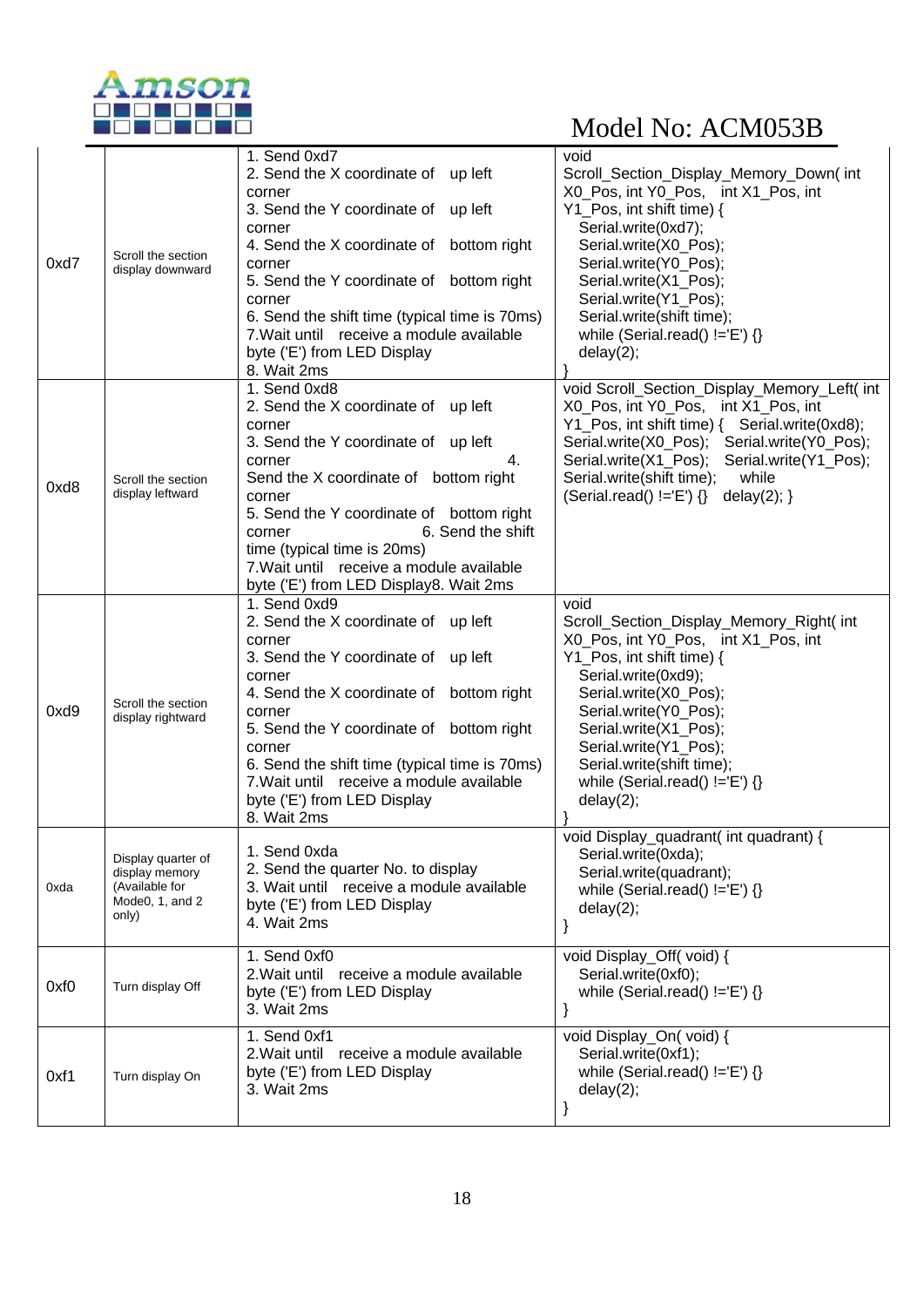

| 0xf2 | Set the brightness of<br>the LED Display                                  | 1. Send 0xf2<br>2. Send the level of brightness $(0-11)$<br>3. Wait until receive a module available<br>byte ('E') from LED Display<br>4. Wait 2ms | void Set_Display_Brightness( int brightness) {<br>Serial.write(0xf2);<br>Serial.write(brightness);<br>while (Serial.read() $!=E'$ ) {}<br>delay(2); |
|------|---------------------------------------------------------------------------|----------------------------------------------------------------------------------------------------------------------------------------------------|-----------------------------------------------------------------------------------------------------------------------------------------------------|
| 0xf3 | Inverse image                                                             | 1. Send 0xf3<br>2. Wait until receive a module available<br>byte ('E') from LED Display<br>3. Wait 2ms                                             | void Inverse_Image(void) {<br>Serial.write(0xf3);<br>while (Serial.read() $!=E'$ ) {}<br>delay(2);                                                  |
| 0xf6 | Change Instruction<br>mode<br>(0 for Hex<br>Command, 1 for AT<br>Command) | 1. Send 0xf6<br>2. Send instruction mode 1<br>3. Wait until receive a module available<br>byte ('E') from LED Display<br>4. Wait 2ms               | int Change_Display_Mode(int mode) {<br>Serial.write(0xf6);<br>Serial.write(1);<br>while (Serial.read() $!=E'$ ) {}<br>delay(2);                     |
| 0xf7 | Change Display<br>Mode                                                    | 1. Send 0xf7<br>2. Send Display mode $(0-12)$<br>3. Wait until receive a module available<br>byte ('E') from LED Display<br>4. Wait 2ms            | void Change_Display_Mode( int mode) {<br>Serial.write(0xf7);<br>Serial.write(mode);<br>while (Serial.read() $!=E'$ ) {}<br>delay(2);                |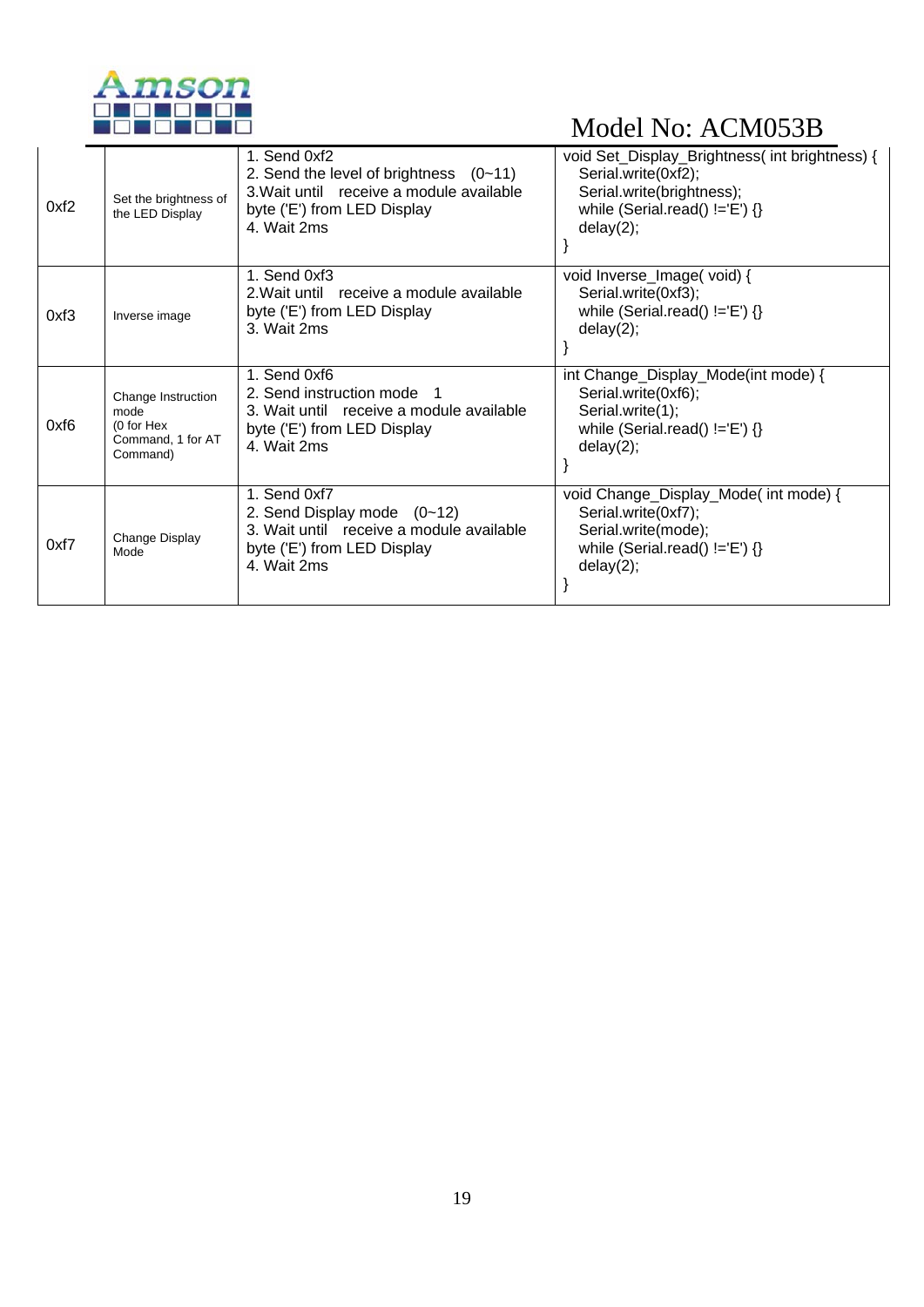

#### **ASCII code of 5X7 fonts and 8X16 fonts**

Hex Symbol Hex Symbol Hex Symbol 0x20 0x40 @ 0x60 \ 0x21 | | 0x41 | A | 0x61 | a

| 0x22 | $\mathbf H$              | 0x42 | В              | 0x62 | b              |
|------|--------------------------|------|----------------|------|----------------|
| 0x23 | #                        | 0x43 | C              | 0x63 | С              |
| 0x24 | \$                       | 0x44 | D              | 0x64 | d              |
| 0x25 | ℅                        | 0x45 | E              | 0x65 | е              |
| 0x26 | &                        | 0x46 | F              | 0x66 | f              |
| 0x27 |                          | 0x47 | G              | 0x67 | g              |
| 0x28 |                          | 0x48 | H              | 0x68 | h              |
| 0x29 |                          | 0x49 | $\overline{1}$ | 0x69 | i              |
| 0x2a | $\star$                  | 0x4a | J              | 0x6a |                |
| 0x2b | $\ddot{}$                | 0x4b | Κ              | 0x6b | k              |
| 0x2c | ,                        | 0x4c | L              | 0x6c |                |
| 0x2d | -                        | 0x4d | M              | 0x6d | m              |
| 0x2e |                          | 0x4e | N              | 0x6e | n              |
| 0x2f |                          | 0x4f | O              | 0x6f | $\circ$        |
| 0x30 | 0                        | 0x50 | P              | 0x70 | p              |
| 0x31 | 1                        | 0x51 | Q              | 0x71 | q              |
| 0x32 | $\overline{2}$           | 0x52 | R              | 0x72 | r              |
| 0x33 | 3                        | 0x53 | $\overline{s}$ | 0x73 | S              |
| 0x34 | 4                        | 0x54 | T              | 0x74 | $\mathfrak{t}$ |
| 0x35 | 5                        | 0x55 | U              | 0x75 | u              |
| 0x36 | 6                        | 0x56 | V              | 0x76 | V              |
| 0x37 | $\overline{7}$           | 0x57 | W              | 0x77 | W              |
| 0x38 | 8                        | 0x58 | Χ              | 0x78 | X              |
| 0x39 | 9                        | 0x59 | Ý              | 0x79 | у              |
| 0x3a | Ì,                       | 0x5a | Z              | 0x7a | z              |
| 0x3b | $\overline{\phantom{a}}$ | 0x5b |                | 0x7a |                |
| 0x3c | $\prec$                  | 0x5c |                | 0x7a |                |
| 0x3d | $=$                      | 0x5d |                | 0x7a | J              |
| 0x3e | >                        | 0x5e | Λ              | 0x7a |                |
| 0x3f | $\overline{?}$           | 0x5f |                | 0x7a | <-             |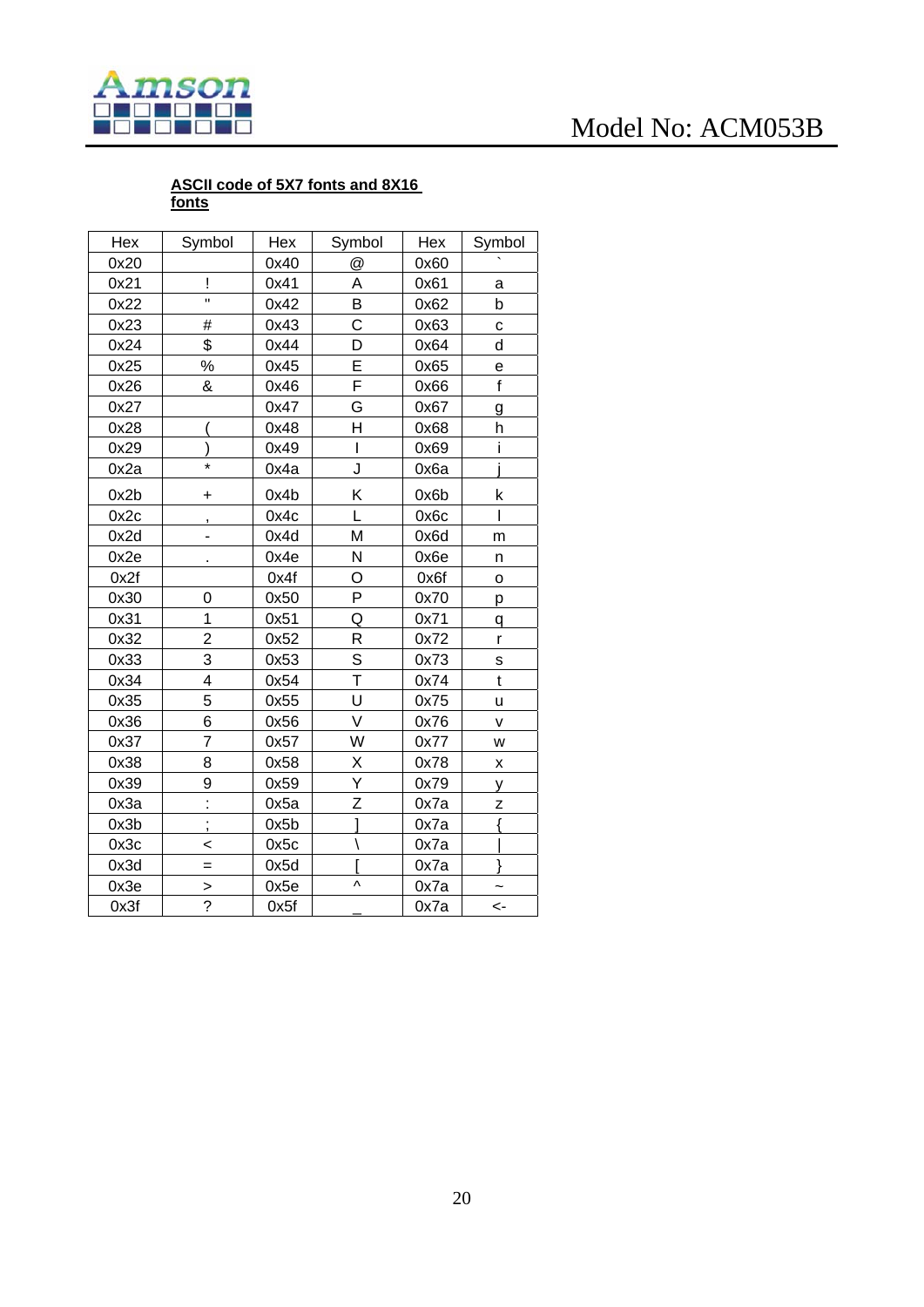

#### **ASCII code of 16X16 fonts**

| Hex  | Symbol |
|------|--------|
| 0x30 | O      |
| 0x31 | 1      |
| 0x32 | 2      |
| 0x33 | 3      |
| 0x34 | 4      |
| 0x35 | 5      |
| 0x36 | 6      |
| 0x37 | 7      |
| 0x38 | 8      |
| 0x39 | g      |

#### **No. of 8X8 pattern**

| No.                                        | Symbol                                              |
|--------------------------------------------|-----------------------------------------------------|
| 0                                          | 0                                                   |
|                                            | 1                                                   |
|                                            |                                                     |
|                                            |                                                     |
|                                            |                                                     |
| 123456                                     | $\begin{array}{c}\n 2 \\ 3 \\ 4 \\ 5\n \end{array}$ |
|                                            | 6                                                   |
|                                            | $\overline{7}$                                      |
| $\begin{array}{c} 7 \\ 8 \\ 9 \end{array}$ | 8                                                   |
|                                            | 9                                                   |

#### **No. of 32X32 pattern**

| No.                         | Symbol                                  |
|-----------------------------|-----------------------------------------|
| 0                           | 0                                       |
| $\overline{1}$              | 1                                       |
|                             |                                         |
| $\frac{2}{3}$ $\frac{4}{5}$ | $\frac{2}{3}$                           |
|                             | $\frac{4}{5}$                           |
|                             |                                         |
| $\overline{6}$              | $\overline{6}$                          |
| $\overline{7}$              | $\overline{7}$                          |
| $\overline{8}$              | 8                                       |
| 9                           |                                         |
| 10                          |                                         |
| 11                          | $\frac{9}{\degree}$ $\frac{8}{\degree}$ |
| 12                          |                                         |

#### **No. of 8X16 pattern**

| No.            | Symbol         |
|----------------|----------------|
| 0              | 0              |
| 1              | 1              |
|                |                |
| $\frac{2}{3}$  | $\frac{2}{3}$  |
|                | $\overline{4}$ |
| 5              | 5              |
| 6              | $\overline{6}$ |
| $\overline{7}$ | 7              |
| 8              | 8              |
| 9              | 9              |
|                |                |

#### **No. of 16X16 pattern**

| No.           | Symbol         |
|---------------|----------------|
| 0             | 0              |
| 1             | 1              |
|               | $\overline{2}$ |
| $\frac{2}{3}$ | $\overline{3}$ |
|               | $\overline{4}$ |
| 5             | 5              |
| 6             | 6              |
| 7             | 7              |
| 8             | 8              |
| 9             | 9              |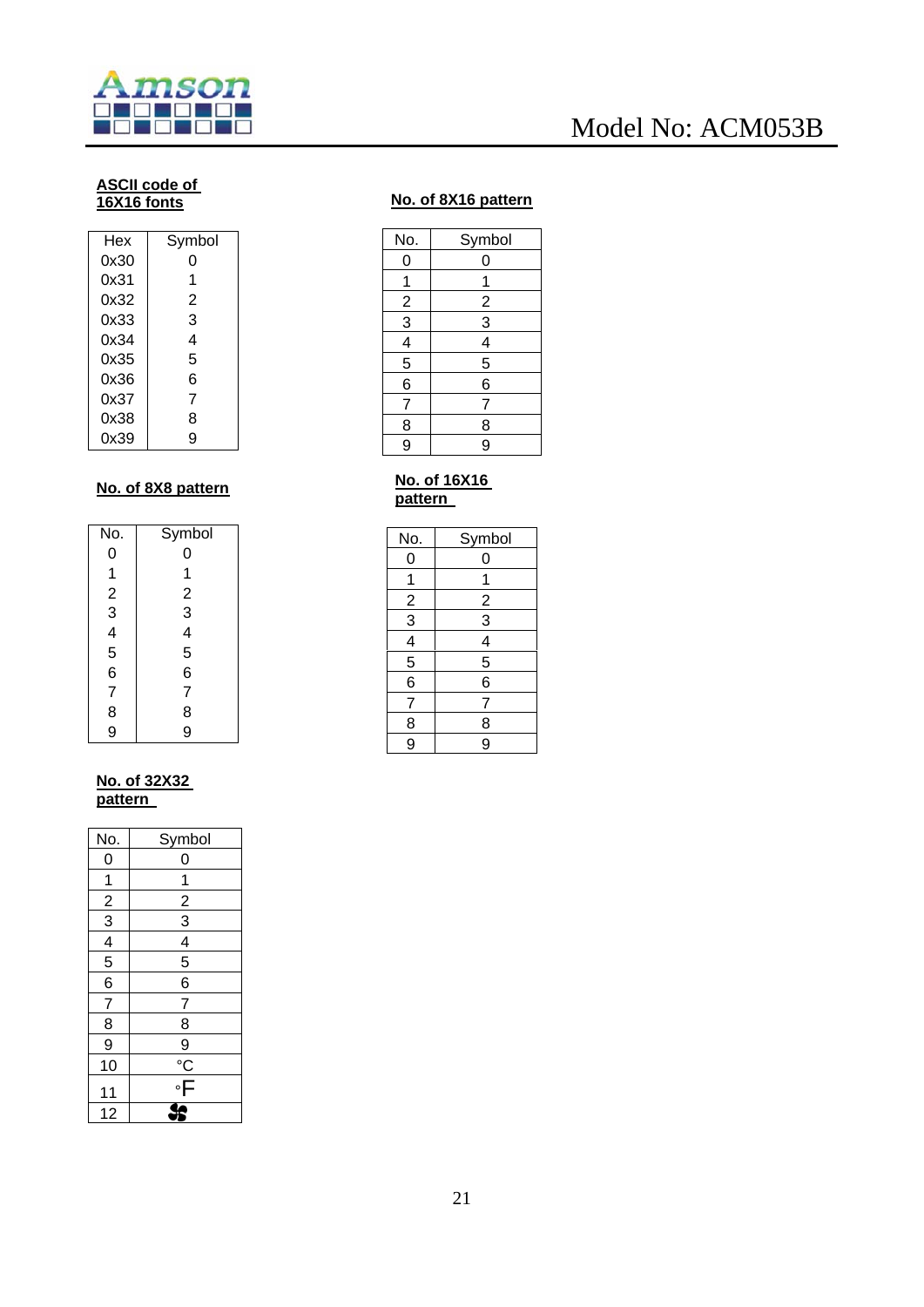

#### **HANDLING PRECAUTION**

#### **1. Mounting Method**

The panel of the LCD Module consists of two thin glass plates with polarizes which easily get damaged since the Module is fixed by utilizing fitting holes in the printed circuit board. Extreme care should be taken when handling the LCD Modules.

#### **2. Caution of LCD handling & cleaning**

When cleaning the display surface, use soft cloth with solvent (recommended below) and Wipe lightly.

-Isopropyl alcohol

-Ethyl alcohol

-Trichlorotriflorothane

Do not wipe the display surface with dry or hard materials that will damage the polarize surface.

Do not use the following solvent:

-Water

-Kettle

-Aromatics

#### **3. Caution against static charge**

The LCD Module use C-MOSLSI drivers, so we recommend end that you connect any unused input terminal to VDD or VSS, do not input any signals before power is turned on. And ground your body, Work/assembly table. And assembly equipment to protect against static electricity.

#### **4. Packaging**

-Modules use LCD elements, and must be treated as such. Avoid in tense shock and falls from a height.

-To prevent modules from degradation. Do not operate or store them exposed directly to sunshine or high temperature/humidity.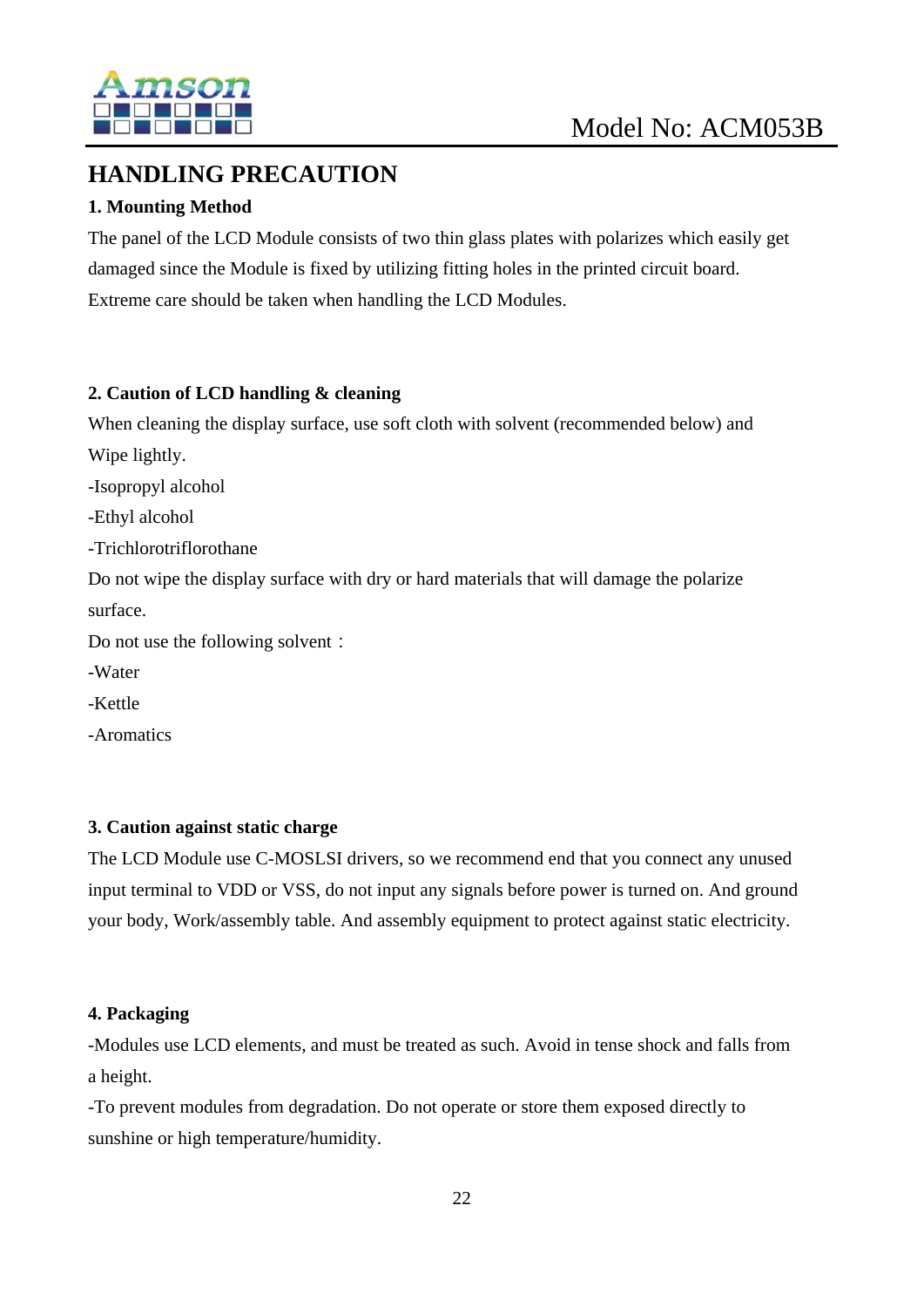

#### **5. Caution for operation**

-It is indispensable to drive LCD's with in the specified voltage limit since the higher voltage than the limit shorten LCD life.

An electrochemical reaction due to direct current causes LCD deterioration, Avoid the use of direct current drive.

-Response time will be extremely delayed at lower temperature than the operating temperature range and on the other hand at higher temperature LCD's show dark color in them. However those phenomena do not mean malfunction or out of order with LCD's. Which will come back in the specified operating temperature range.

- If the display area is pushed hard during operation, some font will be abnormally displayed but it resumes normal condition after turning off once.

- A slight dew depositing on terminals is a cause for electro-chemical reaction resulting in terminal open circuit. Usage under the relative condition of 40 ℃, 50%RH or less is required.

#### **6. Storage**

In the case of storing for a long period of time (for instance. For years) for the purpose or replacement use, The following ways are recommended.

- Storage in a polyethylene bag with sealed so as not to enter fresh air outside in it, And with no desiccant.

- Placing in a dark place where neither exposure to direct sunlight nor light is. Keeping temperature in the specified storage temperature range.

-Storing with no touch on polarizer surface by the anything else. (It is recommended to store them as they have been contained in the inner container at the time of delivery)

#### **7. Safety**

- It is recommendable to crash damaged or unnecessary LCD into pieces and wash off liquid crystal by using solvents such as acetone and ethanol. Which should be burned up later.

- When any liquid crystal leaked out of a damaged glass cell comes in contact with your hands, please wash it off well with soap and water.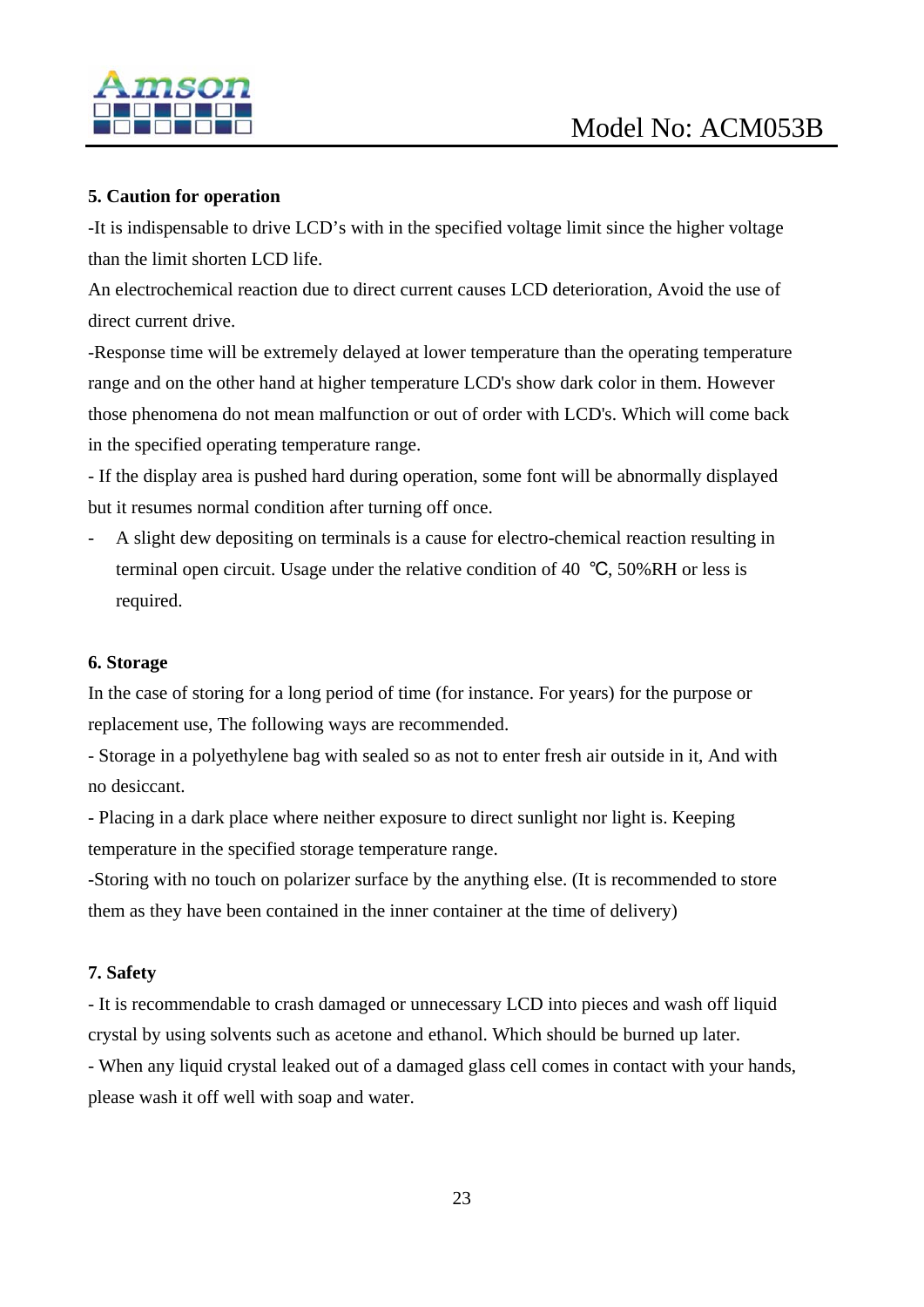

| Cosmetic Check (Display Off) in Non-Active Area<br><b>Check Ttem</b> | <b>Classification</b> | <b>C</b> riteria                                                        |  |
|----------------------------------------------------------------------|-----------------------|-------------------------------------------------------------------------|--|
| Panel General Chipping                                               | Minor                 | $X > 6$ mm (Along with Edge)<br>$Y > 1$ mm (Perpendicular to edge)<br>х |  |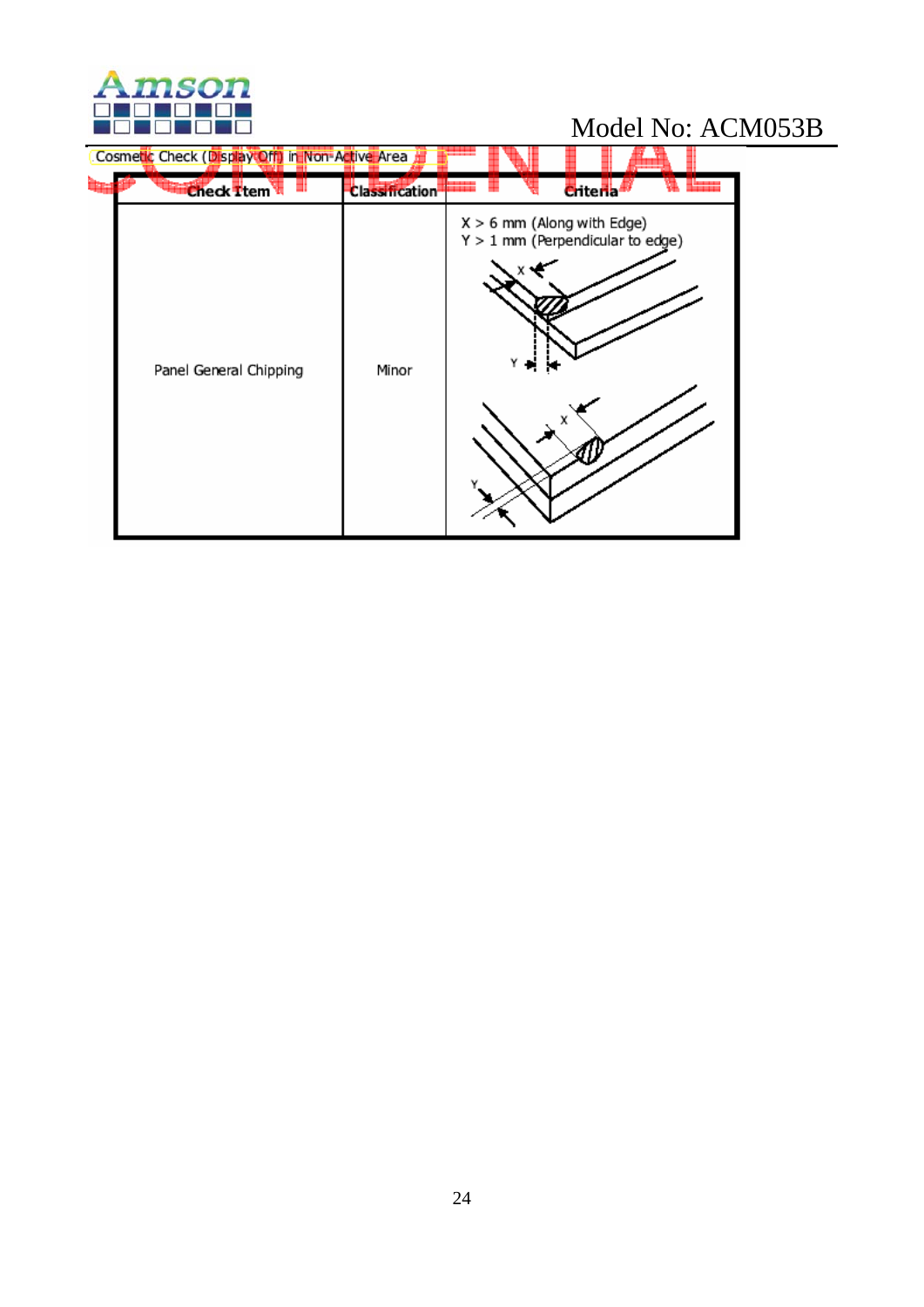

|  | <b>Check Item</b>                                                | Classification      | Criteria                              |
|--|------------------------------------------------------------------|---------------------|---------------------------------------|
|  | Panel Crack                                                      | Minor               | Any crack is not allowable.           |
|  | Copper Exposed<br>(Even Pin or Film)                             | Minor               | Not Allowable by Naked Eye Inspection |
|  | Film or Trace Damage<br>Terminal Lead Prober Mark                | Minor<br>Acceptable |                                       |
|  | Glue or Contamination on Pin<br>(Couldn't Be Removed by Alcohol) | Minor               |                                       |
|  | Ink Marking on Back Side of panel<br>(Exclude on Film)           | Acceptable          | Ignore for Any                        |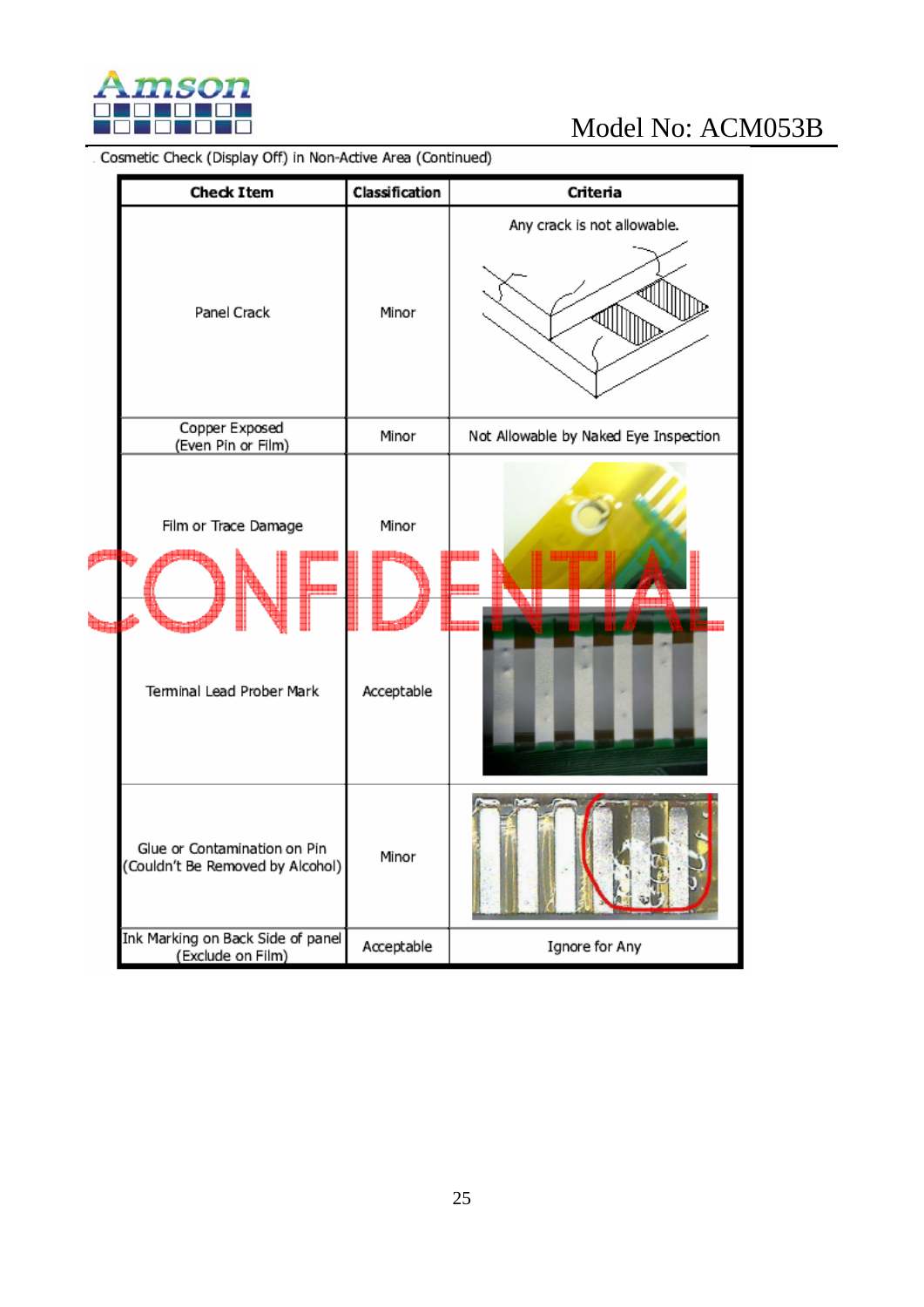

#### Cosmetic Check (Display Off) in Active Area

It is recommended to execute in clear room environment (class 10k) if actual in necessary.

| <b>Check Item</b>                                                                                                | Classification | Criteria                                                                                         |  |  |
|------------------------------------------------------------------------------------------------------------------|----------------|--------------------------------------------------------------------------------------------------|--|--|
| Any Dirt & Scratch on Polarizer's<br>Protective Film                                                             | Acceptable     | Ignore for not Affect the Polarizer                                                              |  |  |
| Scratches, Fiber, Line-Shape Defect<br>(On Polarizer)                                                            | Minor          | $W \leq 0.1$<br>Ignore<br>W > 0.1<br>$L \leq 2$<br>$n \leq 1$<br>L > 2<br>n = 0                  |  |  |
| Dirt, Black Spot, Foreign Material,<br>(On Polarizer)                                                            | Minor          | $\Phi \leq 0.1$<br>Ignore<br>$0.1 < \Phi \leq 0.25$<br>$n \leq 1$<br>$0.25 < \Phi$<br>n = 0      |  |  |
| Dent, Bubbles, White spot<br>(Any Transparent Spot on Polarizer)<br>Fingerprint, How Markette<br>(Oil Polarizer) | Minor<br>Minor | $\Phi \leq 0.5$<br>→ Ignore if no Influence on Display<br>$0.5 < \Phi$<br>n = 0<br>Not Allowable |  |  |
| Protective film should not be tear off when cosmetic check.                                                      |                |                                                                                                  |  |  |

\*\* Definition of W & L &  $\Phi$  (Unit: mm):  $\Phi = (a + b)/2$